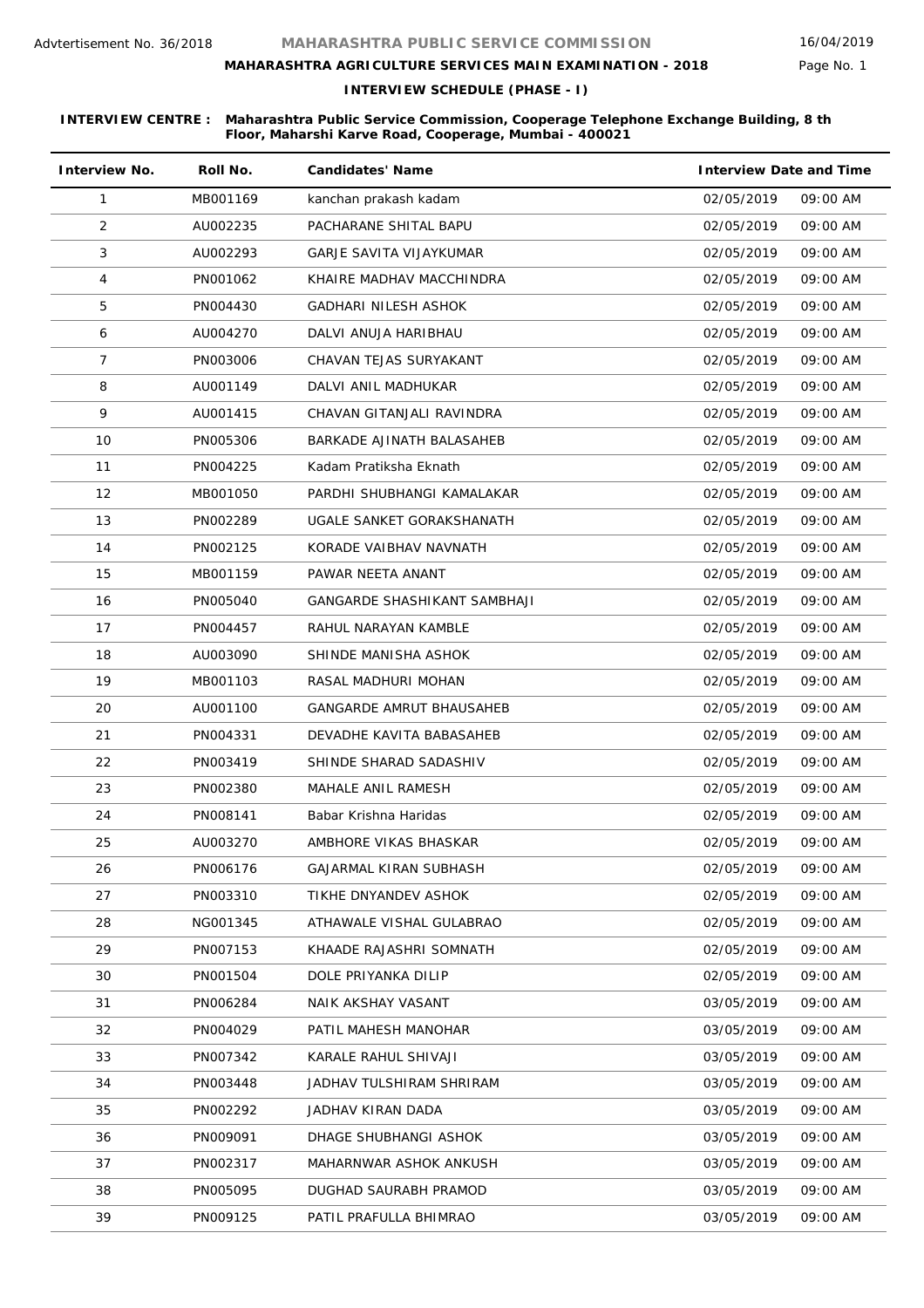# **MAHARASHTRA AGRICULTURE SERVICES MAIN EXAMINATION - 2018**

**INTERVIEW SCHEDULE (PHASE - I)**

| <b>Interview No.</b> | Roll No. | <b>Candidates' Name</b>         | <b>Interview Date and Time</b> |          |
|----------------------|----------|---------------------------------|--------------------------------|----------|
| 40                   | PN005104 | WALKE ASHOK RUPCHAND            | 03/05/2019                     | 09:00 AM |
| 41                   | PN009023 | SURYAWANSHI VISHWANATH UTTAMRAO | 03/05/2019                     | 09:00 AM |
| 42                   | PN009034 | GIRGUNE ASHOK DIGAMBAR          | 03/05/2019                     | 09:00 AM |
| 43                   | PN009120 | KARALE SANKET BALBHIM           | 03/05/2019                     | 09:00 AM |
| 44                   | PN008094 | WAYAL SUJATA PANDHARINATH       | 03/05/2019                     | 09:00 AM |
| 45                   | AU003236 | GAIKWAD GAYATRI BABA            | 03/05/2019                     | 09:00 AM |
| 46                   | PN007141 | <b>BHALERAO SANTOSH NAMDEV</b>  | 03/05/2019                     | 09:00 AM |
| 47                   | PN008277 | ADSUL AMIT TULSHIRAM            | 03/05/2019                     | 09:00 AM |
| 48                   | AU003276 | HIRADE KOMAL MANOHAR            | 03/05/2019                     | 09:00 AM |
| 49                   | AU004161 | <b>JOSHI MUKTA UDDHAV</b>       | 03/05/2019                     | 09:00 AM |
| 50                   | AU001133 | ARU SHITAL RATAN                | 03/05/2019                     | 09:00 AM |
| 51                   | AU001188 | SHEDGE RENUKA VILAS             | 03/05/2019                     | 09:00 AM |
| 52                   | AU002192 | AMBHORE SUPRIYA NARAYAN         | 03/05/2019                     | 09:00 AM |
| 53                   | PN001374 | SANTOSH SUKHADEV PAWAR          | 03/05/2019                     | 09:00 AM |
| 54                   | AU004177 | SHINDE SUCHITA RAMESH           | 03/05/2019                     | 09:00 AM |
| 55                   | PN005417 | KUTAL PRATIBHA SUBHASH          | 03/05/2019                     | 09:00 AM |
| 56                   | PN006352 | PAWAR AKESH SONYABAPU           | 03/05/2019                     | 09:00 AM |
| 57                   | PN009263 | PATIL JAYESH ARVIND             | 03/05/2019                     | 09:00 AM |
| 58                   | PN004001 | BHOGE CHANDRASHEKHAR SHIVAJI    | 03/05/2019                     | 09:00 AM |
| 59                   | PN007017 | NANNAWARE KIRAN VITTHAL         | 03/05/2019                     | 09:00 AM |
| 60                   | AU001326 | JAYBHAYE ANKITA AVINASH         | 03/05/2019                     | 09:00 AM |
| 61                   | PN004360 | SANGALE APPASAHEB KANTILAL      | 04/05/2019                     | 09:00 AM |
| 62                   | AU003079 | PATIL MANISHA ANIL              | 04/05/2019                     | 09:00 AM |
| 63                   | PN006053 | <b>GAVIT AMOL SUMAN</b>         | 04/05/2019                     | 09:00 AM |
| 64                   | AU001126 | BIRARIS DIPMALA ARUN            | 04/05/2019                     | 09:00 AM |
| 65                   | PN003483 | NAIK ASHWINI DIGAMBAR           | 04/05/2019                     | 09:00 AM |
| 66                   | AU002248 | PANSARE SHOBHA SHIVAJI          | 04/05/2019                     | 09:00 AM |
| 67                   | PN004169 | <b>GADAKH SANTOSH ASHOK</b>     | 04/05/2019                     | 09:00 AM |
| 68                   | PN002152 | rajput mohansinh dilipsinh      | 04/05/2019                     | 09:00 AM |
| 69                   | PN004307 | RAJPUT SHWETA KAILASSINH        | 04/05/2019                     | 09:00 AM |
| 70                   | PN001165 | KHANAVATE SHOBHA MOHAN          | 04/05/2019                     | 09:00 AM |
| 71                   | PN009137 | Chavan Nikhil Kedarnath         | 04/05/2019                     | 09:00 AM |
| 72                   | PN002096 | RAJASHREE MADHUKAR GHODKE       | 04/05/2019                     | 09:00 AM |
| 73                   | PN009126 | LANDE SOPAN DHONDU              | 04/05/2019                     | 09:00 AM |
| 74                   | PN005272 | Bhapkar Mahesh Laxman           | 04/05/2019                     | 09:00 AM |
| 75                   | PN004473 | HANGE JIVAN AJINATH             | 04/05/2019                     | 09:00 AM |
| 76                   | PN009116 | Amol Ramchandra Chavan          | 04/05/2019                     | 09:00 AM |
| 77                   | PN009228 | VARALE SANDIP KANTIRAM          | 04/05/2019                     | 09:00 AM |
| 78                   | MB001141 | SAKPAL ASHWINI VIJAY            | 04/05/2019                     | 09:00 AM |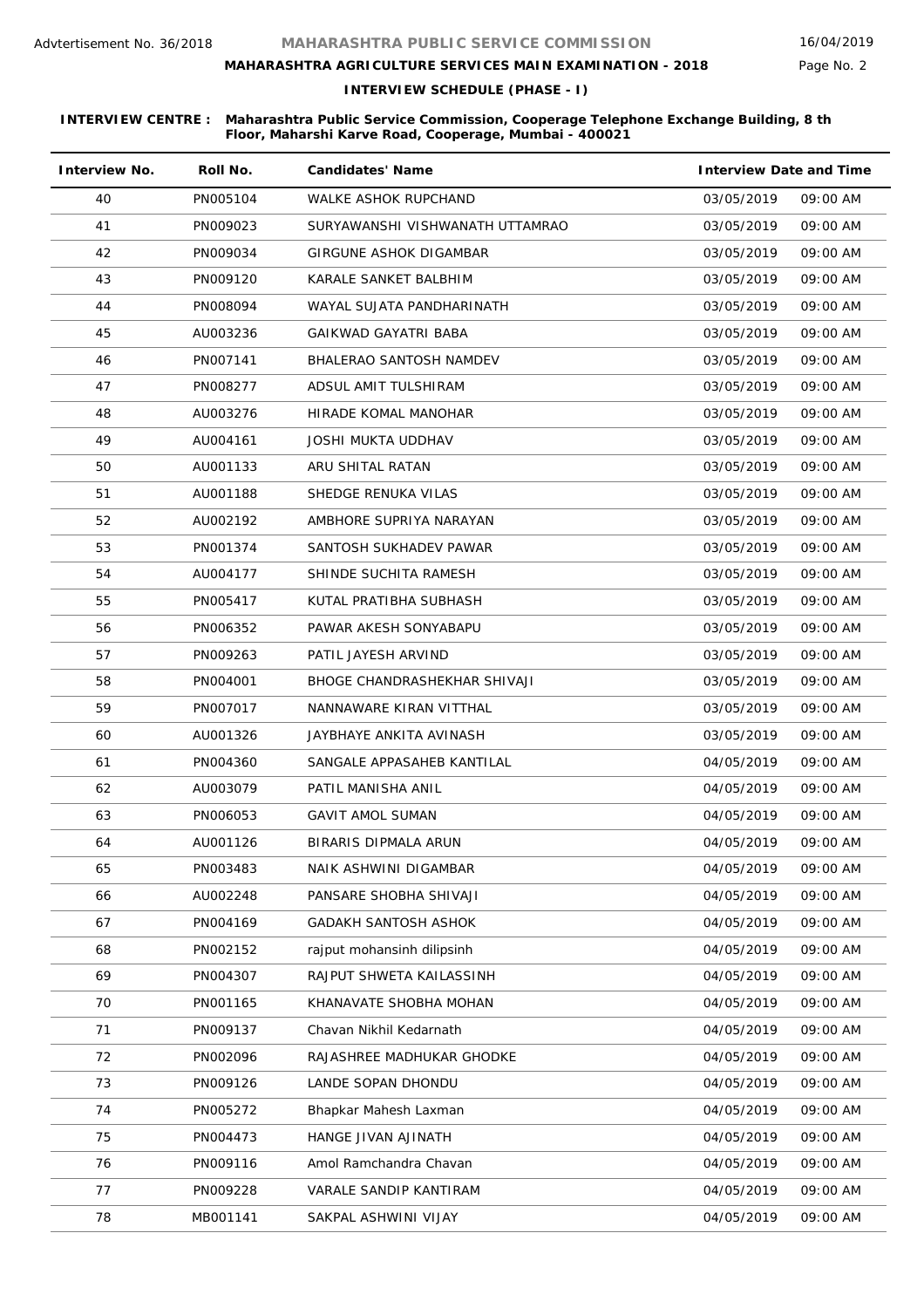# **MAHARASHTRA AGRICULTURE SERVICES MAIN EXAMINATION - 2018**

Page No. 3

**INTERVIEW SCHEDULE (PHASE - I)**

| <b>Interview No.</b> | Roll No. | <b>Candidates' Name</b>      | <b>Interview Date and Time</b> |
|----------------------|----------|------------------------------|--------------------------------|
| 79                   | PN009036 | ABHANG NILESH MADHUKAR       | 04/05/2019<br>09:00 AM         |
| 80                   | PN009028 | Jadhav Prashant Machchhindra | 04/05/2019<br>09:00 AM         |
| 81                   | PN003190 | IMMANAVAR ANAND MADAGOND     | 09:00 AM<br>04/05/2019         |
| 82                   | PN002474 | SURYAWANSHI VISHAL ARUN      | 04/05/2019<br>09:00 AM         |
| 83                   | PN008252 | PAWAR SHARAD HARIBHAU        | 04/05/2019<br>09:00 AM         |
| 84                   | PN006098 | PAWAR MADHAV SHANKAR         | 04/05/2019<br>09:00 AM         |
| 85                   | PN008101 | PALGHADMAL ROHIT MADHUKAR    | 04/05/2019<br>09:00 AM         |
| 86                   | AU003052 | AYNULE SANDEEP MADHAV        | 04/05/2019<br>09:00 AM         |
| 87                   | PN001278 | GAYAKWAD MAHESH AWADHUT      | 04/05/2019<br>09:00 AM         |
| 88                   | PN002009 | <b>GAVANDE AKSHAY RAMDAS</b> | 04/05/2019<br>09:00 AM         |
| 89                   | AU003027 | PATWARI ABHIJEET BALJI       | 09:00 AM<br>04/05/2019         |
| 90                   | PN008074 | Lanke Mangesh Savaleram      | 04/05/2019<br>09:00 AM         |
| 91                   | PN001365 | GAVALE SHASHIKANT BHIKA      | 06/05/2019<br>09:00 AM         |
| 92                   | PN002400 | Dhale Bhalchandra Devidas    | 06/05/2019<br>09:00 AM         |
| 93                   | PN007278 | UGALE PRAKASH PANDURANG      | 06/05/2019<br>09:00 AM         |
| 94                   | PN001264 | SONAWANE BALASAHEB SHAHAJI   | 06/05/2019<br>09:00 AM         |
| 95                   | PN001417 | SHETE DHANANJAY SUBHASH      | 06/05/2019<br>09:00 AM         |
| 96                   | PN006300 | VALIBA NATHU UGHADE          | 06/05/2019<br>09:00 AM         |
| 97                   | PN004132 | MARKAD KANIFNATH RAVSAHEB    | 09:00 AM<br>06/05/2019         |
| 98                   | PN004266 | PACHE RAMESHVAR DNYANDEV     | 06/05/2019<br>09:00 AM         |
| 99                   | PN002297 | CHAUDHARI VRUSHABH SANJAY    | 06/05/2019<br>09:00 AM         |
| 100                  | AU001405 | BHALEKAR NIRMALA BAPUSAHEB   | 06/05/2019<br>09:00 AM         |
| 101                  | PN002304 | SHENDGE KAILASH BABURAO      | 06/05/2019<br>09:00 AM         |
| 102                  | AU001381 | GUNJAL MANISHA SHIVAJI       | 06/05/2019<br>09:00 AM         |
| 103                  | PN004320 | DURGUDE SHUBHAM ANIL         | 06/05/2019<br>09:00 AM         |
| 104                  | PN004234 | ANIL BALASAHEB BIRANGAL      | 06/05/2019<br>09:00 AM         |
| 105                  | PN003097 | DAHIPHALE KOMAL SURYABHAN    | 06/05/2019<br>09:00 AM         |
| 106                  | PN005177 | BIRANGAL ANNASAHEB JAYSING   | 09:00 AM<br>06/05/2019         |
| 107                  | PN005382 | CHAUDHARI NARENDRA RAJENDRA  | 06/05/2019<br>09:00 AM         |
| 108                  | PN008269 | KADU JYOTI APPASAHEB         | 06/05/2019<br>09:00 AM         |
| 109                  | PN009035 | BERAD SHUBHAM VITTHAL        | 06/05/2019<br>09:00 AM         |
| 110                  | PN002240 | CHAVAN CHETAN KRUSHNA        | 06/05/2019<br>09:00 AM         |
| 111                  | PN005327 | Satdive Santosh Gulab        | 09:00 AM<br>06/05/2019         |
| 112                  | PN005174 | AJAY SHIVAJI KHAIRNAR        | 06/05/2019<br>09:00 AM         |
| 113                  | PN004441 | NILVARN YOGESH SHIVAJIRAO    | 09:00 AM<br>06/05/2019         |
| 114                  | AU004267 | GAIKAWAD NILESHWARI MADHUKAR | 06/05/2019<br>09:00 AM         |
| 115                  | PN004254 | SHINDE KAILASH Viswanath     | 09:00 AM<br>06/05/2019         |
| 116                  | PN008196 | Dighe Vaibhav Suresh         | 06/05/2019<br>09:00 AM         |
| 117                  | PN001189 | BHISE RAMDAS SHAMRAO         | 06/05/2019<br>09:00 AM         |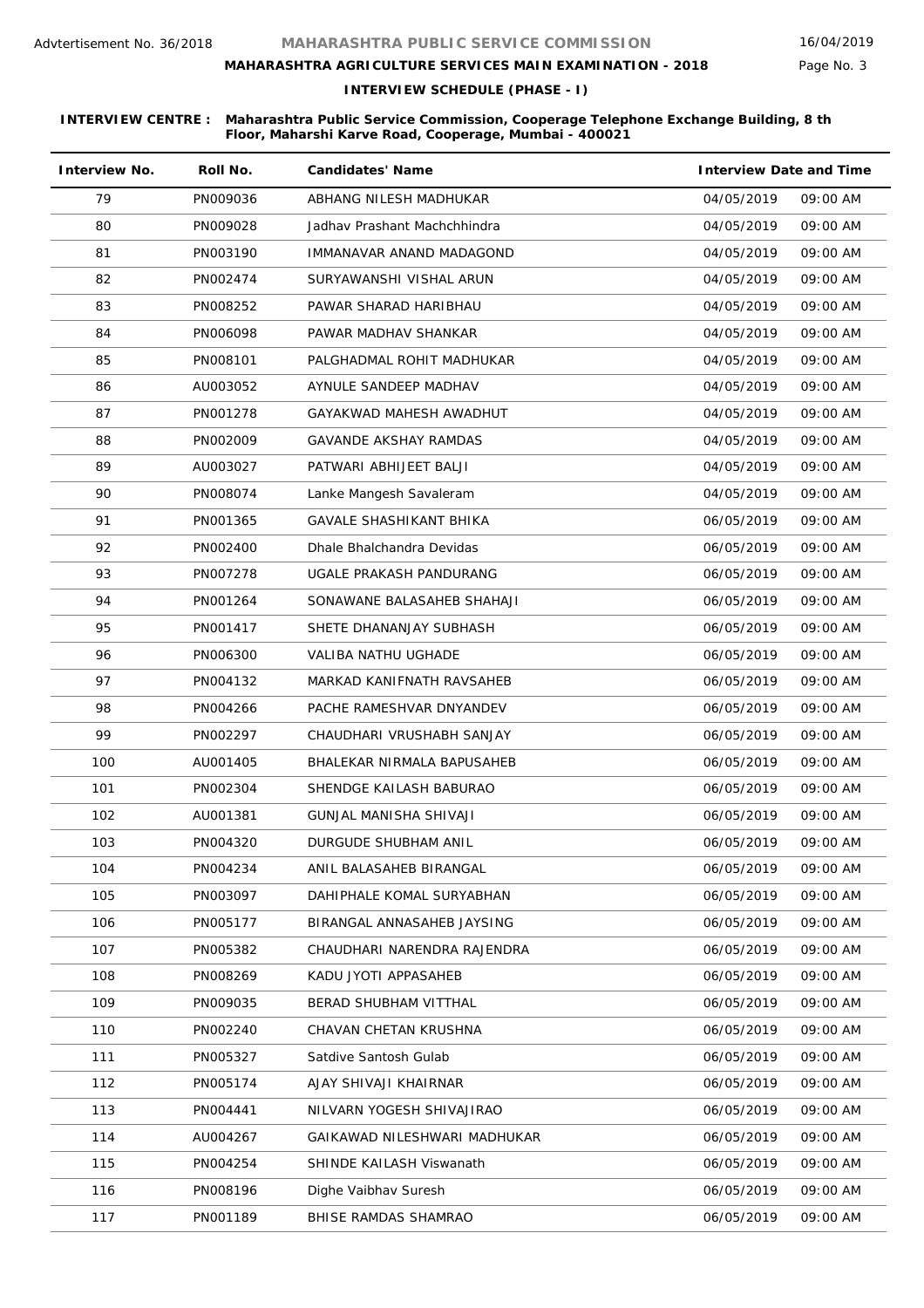# **MAHARASHTRA AGRICULTURE SERVICES MAIN EXAMINATION - 2018**

**INTERVIEW SCHEDULE (PHASE - I)**

| <b>Interview No.</b> | Roll No. | <b>Candidates' Name</b>        | <b>Interview Date and Time</b> |          |
|----------------------|----------|--------------------------------|--------------------------------|----------|
| 118                  | PN008134 | SARADE SHITAL ASHOK            | 06/05/2019                     | 09:00 AM |
| 119                  | PN006154 | DHANGAR RAHUL MACHHINDRA       | 06/05/2019                     | 09:00 AM |
| 120                  | PN003271 | MUJMULE PAPPU SANDIPAN         | 06/05/2019                     | 09:00 AM |
| 121                  | PN009179 | SONAWANE RAHUL KHANDERAO       | 07/05/2019                     | 09:00 AM |
| 122                  | MB001223 | PATIL MITAL BHARAT             | 07/05/2019                     | 09:00 AM |
| 123                  | AU001341 | KHEDKAR PRIYANKA BANSEELAL     | 07/05/2019                     | 09:00 AM |
| 124                  | PN005249 | HIRAVE PALLVI DATTARTRAYA      | 07/05/2019                     | 09:00 AM |
| 125                  | PN004415 | DAHIPHALE YASHWANT BALIRAM     | 07/05/2019                     | 09:00 AM |
| 126                  | PN001061 | JADHAV JYOTI PANDHARINATH      | 07/05/2019                     | 09:00 AM |
| 127                  | PN001428 | SHINDE ANAND LAXMAN            | 07/05/2019                     | 09:00 AM |
| 128                  | PN006294 | PRAJAKTA SANJAY NAWATE         | 07/05/2019                     | 09:00 AM |
| 129                  | AU001294 | DESALE BHAGYASHRI MANOJ        | 07/05/2019                     | 09:00 AM |
| 130                  | PN003244 | JADHAV AMITA DEVIDAS           | 07/05/2019                     | 09:00 AM |
| 131                  | PN009002 | CHAVAN ABHAYKUMAR YASHWANT     | 07/05/2019                     | 09:00 AM |
| 132                  | AU004056 | KAVITAKE ONKAR ANIL            | 07/05/2019                     | 09:00 AM |
| 133                  | AU004039 | <b>LANDGE NUTAN DILIP</b>      | 07/05/2019                     | 09:00 AM |
| 134                  | PN007076 | AMOL MADHUKAR THETE            | 07/05/2019                     | 09:00 AM |
| 135                  | PN009207 | BHALERAO KAVITA BHAUSAHEB      | 07/05/2019                     | 09:00 AM |
| 136                  | AU003014 | TARDE MAYURI BHAUSAHEB         | 07/05/2019                     | 09:00 AM |
| 137                  | PN008012 | <b>GAVIT RAJENDRA GOPAL</b>    | 07/05/2019                     | 09:00 AM |
| 138                  | PN008109 | MORE MOHANIRAJ RAJENDRA        | 07/05/2019                     | 09:00 AM |
| 139                  | AU004121 | DAKE MADHURI RAMESH            | 07/05/2019                     | 09:00 AM |
| 140                  | PN002282 | SURYAWANSHI BASWESHWAR VYANKAT | 07/05/2019                     | 09:00 AM |
| 141                  | PN009181 | SANGALE KISHOR VISHNU          | 07/05/2019                     | 09:00 AM |
| 142                  | AU001418 | JADHAV SWATI SHIVAJI           | 07/05/2019                     | 09:00 AM |
| 143                  | PN007155 | NAWALE SONAL BALASAHEB         | 07/05/2019                     | 09:00 AM |
| 144                  | PN006227 | JOGDAND ANKUSH MANIK           | 07/05/2019                     | 09:00 AM |
| 145                  | PN005396 | SURYAWANSHI MANOJ BALASAHEB    | 07/05/2019                     | 09:00 AM |
| 146                  | AU001143 | ARATI ASHOK SALI               | 07/05/2019                     | 09:00 AM |
| 147                  | PN004374 | <b>Bhor Pravin Vitthal</b>     | 07/05/2019                     | 09:00 AM |
| 148                  | PN002014 | DOLTADE SANDIP BABURAO         | 07/05/2019                     | 09:00 AM |
| 149                  | PN002348 | CHOPADE RAMESH CHANDRAKANT     | 07/05/2019                     | 09:00 AM |
| 150                  | AU002228 | KOKATE MUKTABAI TUKARAM        | 07/05/2019                     | 09:00 AM |
| 151                  | PN002277 | BHAMARE MAYUR GAUTAM           | 08/05/2019                     | 09:00 AM |
| 152                  | AU002166 | SHRIMANWAR MEGHA SANTOSH       | 08/05/2019                     | 09:00 AM |
| 153                  | PN009185 | THORE NANDKISHOR ROHIDAS       | 08/05/2019                     | 09:00 AM |
| 154                  | PN009180 | THORE VAIBHAV ROHIDAS          | 08/05/2019                     | 09:00 AM |
| 155                  | PN006206 | YANNAM OMKAR RAMESH            | 08/05/2019                     | 09:00 AM |
| 156                  | PN002261 | GANGARDE SUNIL BHASKAR         | 08/05/2019                     | 09:00 AM |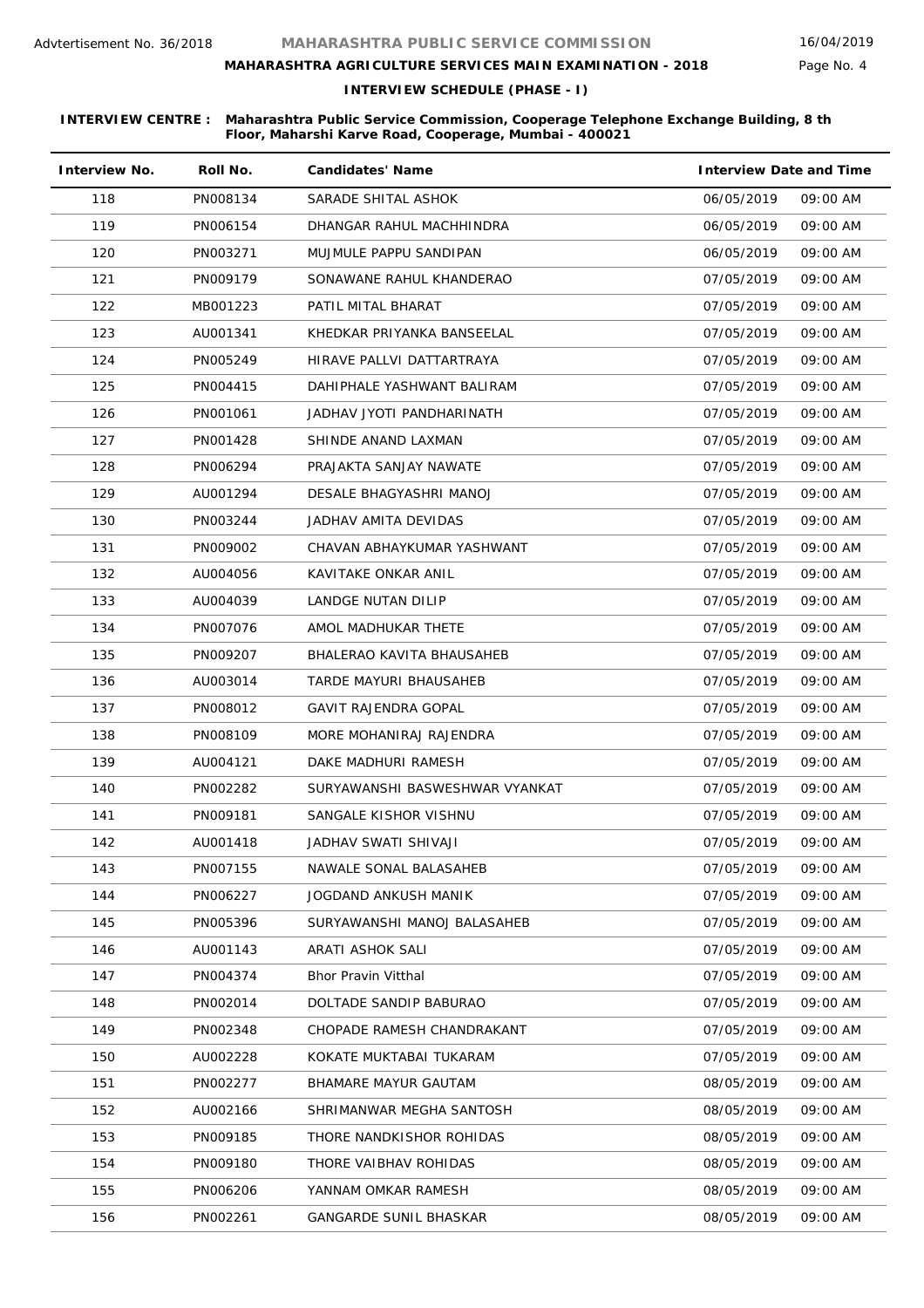# **MAHARASHTRA AGRICULTURE SERVICES MAIN EXAMINATION - 2018**

**INTERVIEW SCHEDULE (PHASE - I)**

| <b>Interview No.</b> | Roll No. | <b>Candidates' Name</b>      | <b>Interview Date and Time</b> |  |
|----------------------|----------|------------------------------|--------------------------------|--|
| 157                  | PN005377 | LONDHE MAHADEV BAPU          | 08/05/2019<br>09:00 AM         |  |
| 158                  | PN001347 | DHAGE RAHUL BALASAHEB        | 09:00 AM<br>08/05/2019         |  |
| 159                  | PN009048 | KASHID ABHIMANYU ARJUN       | 08/05/2019<br>09:00 AM         |  |
| 160                  | AU002162 | KHAMBAIT PRIYANKA SHAMRAO    | 08/05/2019<br>09:00 AM         |  |
| 161                  | PN004316 | WANKHEDKAR SACHIN PANDURANG  | 09:00 AM<br>08/05/2019         |  |
| 162                  | PN009199 | SABALE HARSHAD BALASAHEB     | 08/05/2019<br>09:00 AM         |  |
| 163                  | PN008184 | DONDE JAGDISH PRAKASH        | 08/05/2019<br>09:00 AM         |  |
| 164                  | PN006139 | SAGAR ASHOK AHIRE            | 08/05/2019<br>09:00 AM         |  |
| 165                  | PN007357 | SUTAR AMRUTA ASHOK           | 08/05/2019<br>09:00 AM         |  |
| 166                  | PN009068 | RATHOD SOMNATH ASARAM        | 08/05/2019<br>09:00 AM         |  |
| 167                  | PN004028 | DHAS GANESH SHRIRAM          | 08/05/2019<br>09:00 AM         |  |
| 168                  | PN006308 | BHANDAWALKAR AKSHAY DEVIDAS  | 09:00 AM<br>08/05/2019         |  |
| 169                  | AU003234 | WAGH SHITAL SURYABHAN        | 09:00 AM<br>08/05/2019         |  |
| 170                  | AU002279 | KHEDKAR ROHINI ARUN          | 08/05/2019<br>09:00 AM         |  |
| 171                  | AU001135 | KARDILE ANURADHA VITTHAL     | 08/05/2019<br>09:00 AM         |  |
| 172                  | PN008032 | <b>GHOLANE VISHAL SURESH</b> | 08/05/2019<br>09:00 AM         |  |
| 173                  | PN005360 | BHOSALE SIDDESH DILIP        | 08/05/2019<br>09:00 AM         |  |
| 174                  | PN002403 | SINARE SAGAR BABURAO         | 09:00 AM<br>08/05/2019         |  |
| 175                  | PN008265 | SHEGADE SUSHAMA LAXMAN       | 08/05/2019<br>09:00 AM         |  |
| 176                  | PN001352 | <b>BOLBHAT SAGAR DILIP</b>   | 08/05/2019<br>09:00 AM         |  |
| 177                  | PN009256 | GAGARE DATTATRYA RAOSAHEB    | 08/05/2019<br>09:00 AM         |  |
| 178                  | PN002337 | GAVALI MADHURI DILIP         | 08/05/2019<br>09:00 AM         |  |
| 179                  | AU003253 | PANPATIL AMOL UTTAM          | 08/05/2019<br>09:00 AM         |  |
| 180                  | PN003280 | dolas rahul mahadeo          | 08/05/2019<br>09:00 AM         |  |
| 181                  | PN001387 | DADAR AVINASH DATTU          | 09/05/2019<br>09:00 AM         |  |
| 182                  | PN002305 | CHILAP SAGAR ASHOK           | 09/05/2019<br>09:00 AM         |  |
| 183                  | AU004284 | PAGAR NITIN KARBHARI         | 09/05/2019<br>09:00 AM         |  |
| 184                  | AU001154 | JAGTAP HARSHADA NANASAHEB    | 09/05/2019<br>09:00 AM         |  |
| 185                  | PN001293 | BAVISKAR SURABHI RAJENDRA    | 09/05/2019<br>09:00 AM         |  |
| 186                  | PN007007 | DNYANESHWAR GURULING SATPUTE | 09/05/2019<br>09:00 AM         |  |
| 187                  | AU002149 | MODAK KIRTI DINKAR           | 09:00 AM<br>09/05/2019         |  |
| 188                  | NG002257 | THAKUR MAHESH SHANTARAM      | 09:00 AM<br>09/05/2019         |  |
| 189                  | PN005069 | ADSUL AMARCHAND KESHAV       | 09:00 AM<br>09/05/2019         |  |
| 190                  | PN009082 | JAGADALE SHUBHAM RAVINDRA    | 09/05/2019<br>09:00 AM         |  |
| 191                  | PN007167 | MONIKA BHAGWAN JAGTAP        | 09:00 AM<br>09/05/2019         |  |
| 192                  | PN004224 | Rongate Manoj Dilip          | 09/05/2019<br>09:00 AM         |  |
| 193                  | PN001351 | BARAMATE PRADEEP NAMDEO      | 09:00 AM<br>09/05/2019         |  |
| 194                  | PN004240 | MAGAR ABHAY AMRIT            | 09/05/2019<br>09:00 AM         |  |
| 195                  | AU004159 | MANDLIK VIDYA SHABAJI        | 09/05/2019<br>09:00 AM         |  |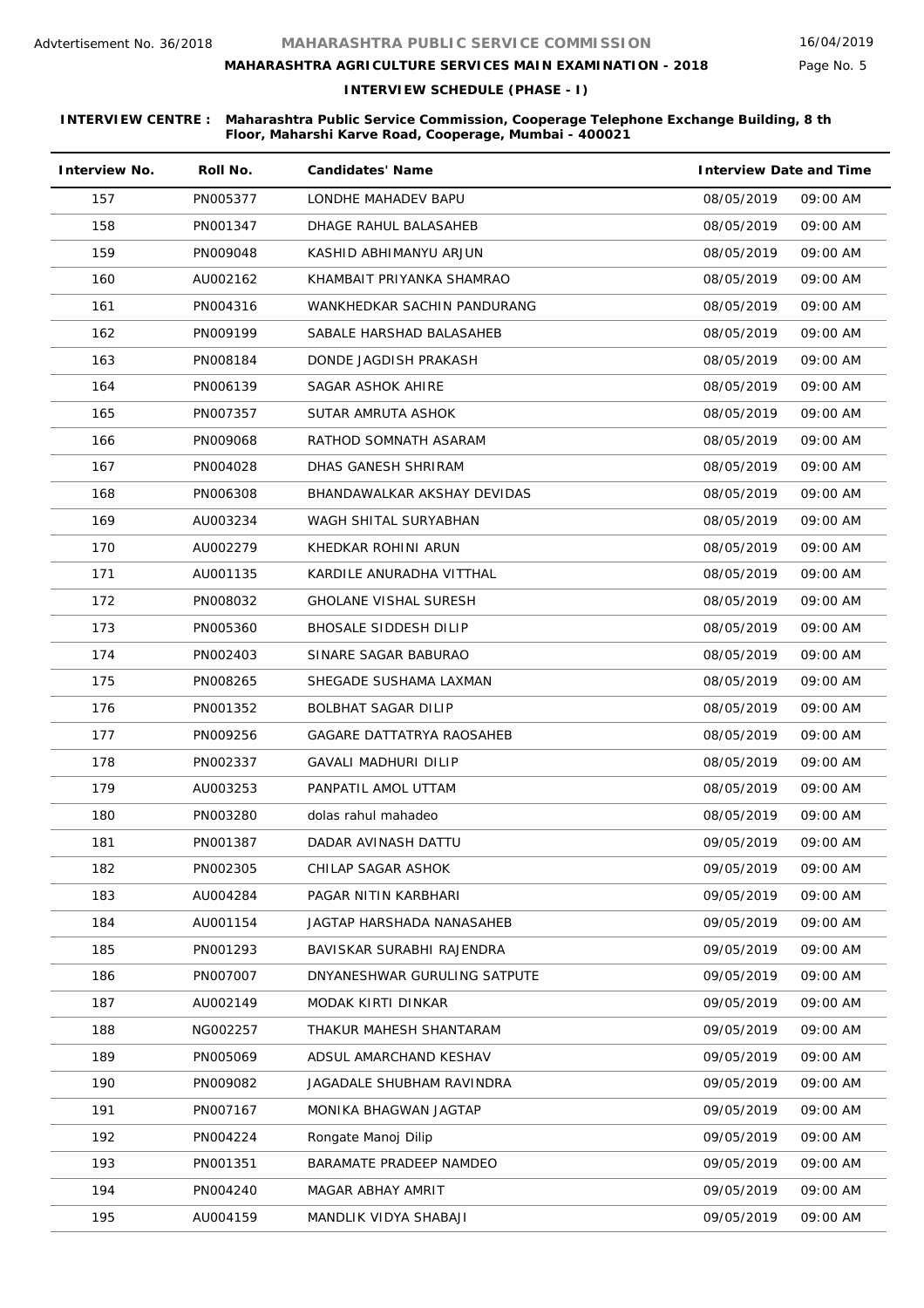# **MAHARASHTRA AGRICULTURE SERVICES MAIN EXAMINATION - 2018**

Page No. 6

**INTERVIEW SCHEDULE (PHASE - I)**

| <b>Interview No.</b> | Roll No. | <b>Candidates' Name</b>       | <b>Interview Date and Time</b> |          |
|----------------------|----------|-------------------------------|--------------------------------|----------|
| 196                  | PN007334 | DEVSHI MEGHA MOHAN            | 09/05/2019                     | 09:00 AM |
| 197                  | MB001114 | <b>VAITY TARUN BALKRIS</b>    | 09/05/2019                     | 09:00 AM |
| 198                  | AU002256 | BAGUL KAVERI YASHWANT         | 09/05/2019                     | 09:00 AM |
| 199                  | PN003486 | DUKARE SAMEER ASHOK           | 09/05/2019                     | 09:00 AM |
| 200                  | PN003207 | PURANE AVINASH BHIVA          | 09/05/2019                     | 09:00 AM |
| 201                  | AU003160 | IKADE SHILPA SAMBHAJI         | 09/05/2019                     | 09:00 AM |
| 202                  | PN006035 | Barate Pallavi Laxman         | 09/05/2019                     | 09:00 AM |
| 203                  | PN005026 | KAMBLE ANAND ASHOKRAO         | 09/05/2019                     | 09:00 AM |
| 204                  | AU001054 | kakade rohini shivaji         | 09/05/2019                     | 09:00 AM |
| 205                  | PN001199 | THOKAL SOMNATH RAMA           | 09/05/2019                     | 09:00 AM |
| 206                  | PN001284 | Chavan priti santosh          | 09/05/2019                     | 09:00 AM |
| 207                  | PN001286 | KAVHAD PANKAJ SAHEBRAO        | 09/05/2019                     | 09:00 AM |
| 208                  | AU001287 | VASAVE KUNDANSING JALAMSING   | 09/05/2019                     | 09:00 AM |
| 209                  | PN006306 | MANCHARE RAVINDRA RAOSAHEB    | 09/05/2019                     | 09:00 AM |
| 210                  | PN005373 | KHEDKAR PRASHANT ASHOK        | 09/05/2019                     | 09:00 AM |
| 211                  | MB001046 | BHOIR HEMLATA ARUN            | 10/05/2019                     | 09:00 AM |
| 212                  | AU004268 | DAHIFALE DEEPAK BHUJANGRAO    | 10/05/2019                     | 09:00 AM |
| 213                  | AU004218 | KANAWADE NILESH RAMDAS        | 10/05/2019                     | 09:00 AM |
| 214                  | PN003119 | KALHAPURE POOJA VINAYAK       | 10/05/2019                     | 09:00 AM |
| 215                  | AU004300 | SONAWANE NIKITA SOPAN         | 10/05/2019                     | 09:00 AM |
| 216                  | AU004216 | <b>GADE SANTOSH NARAYAN</b>   | 10/05/2019                     | 09:00 AM |
| 217                  | PN002077 | PAWAL SAKHARAM NIVRUTTI       | 10/05/2019                     | 09:00 AM |
| 218                  | NG001150 | <b>GAWARE KOMAL MARUTI</b>    | 10/05/2019                     | 09:00 AM |
| 219                  | NG002048 | PATIL RENUKA GOPAL            | 10/05/2019                     | 09:00 AM |
| 220                  | PN007263 | JAYDEEP ASHOK GOSAVI          | 10/05/2019                     | 09:00 AM |
| 221                  | AU003222 | POKHARKAR AISHWARYA SADASHIV  | 10/05/2019                     | 09:00 AM |
| 222                  | NG002254 | PATIL DNYANESHWAR BHALCHANDRA | 10/05/2019                     | 09:00 AM |
| 223                  | PN009067 | Kshirsagar Atul Sanjayrao     | 10/05/2019                     | 09:00 AM |
| 224                  | PN006334 | MANDAVE RAVINDRA CHIMAJI      | 10/05/2019                     | 09:00 AM |
| 225                  | PN009241 | kale vikas ankush             | 10/05/2019                     | 09:00 AM |
| 226                  | AU001241 | <b>GAIKWAD SNEHAL RAJU</b>    | 10/05/2019                     | 09:00 AM |
| 227                  | PN005081 | KATARNAVARE AMIT BHAUSAHEB    | 10/05/2019                     | 09:00 AM |
| 228                  | AU004162 | WAIWAL SUPRIYA VIJAY          | 10/05/2019                     | 09:00 AM |
| 229                  | PN004095 | AHIRE CHETAN SAHEBRAO         | 10/05/2019                     | 09:00 AM |
| 230                  | AU002082 | MORE ARTI GORAKSHANATH        | 10/05/2019                     | 09:00 AM |
| 231                  | PN009206 | Bhore Laxmi Bapusaheb         | 10/05/2019                     | 09:00 AM |
| 232                  | PN009267 | BHORE ABASAHEB DNYANDEV       | 10/05/2019                     | 09:00 AM |
| 233                  | PN006232 | SALUNKE KOMAL PANDURANG       | 10/05/2019                     | 09:00 AM |
| 234                  | PN003124 | <b>GAIKWAD MONIKA VIJAY</b>   | 10/05/2019                     | 09:00 AM |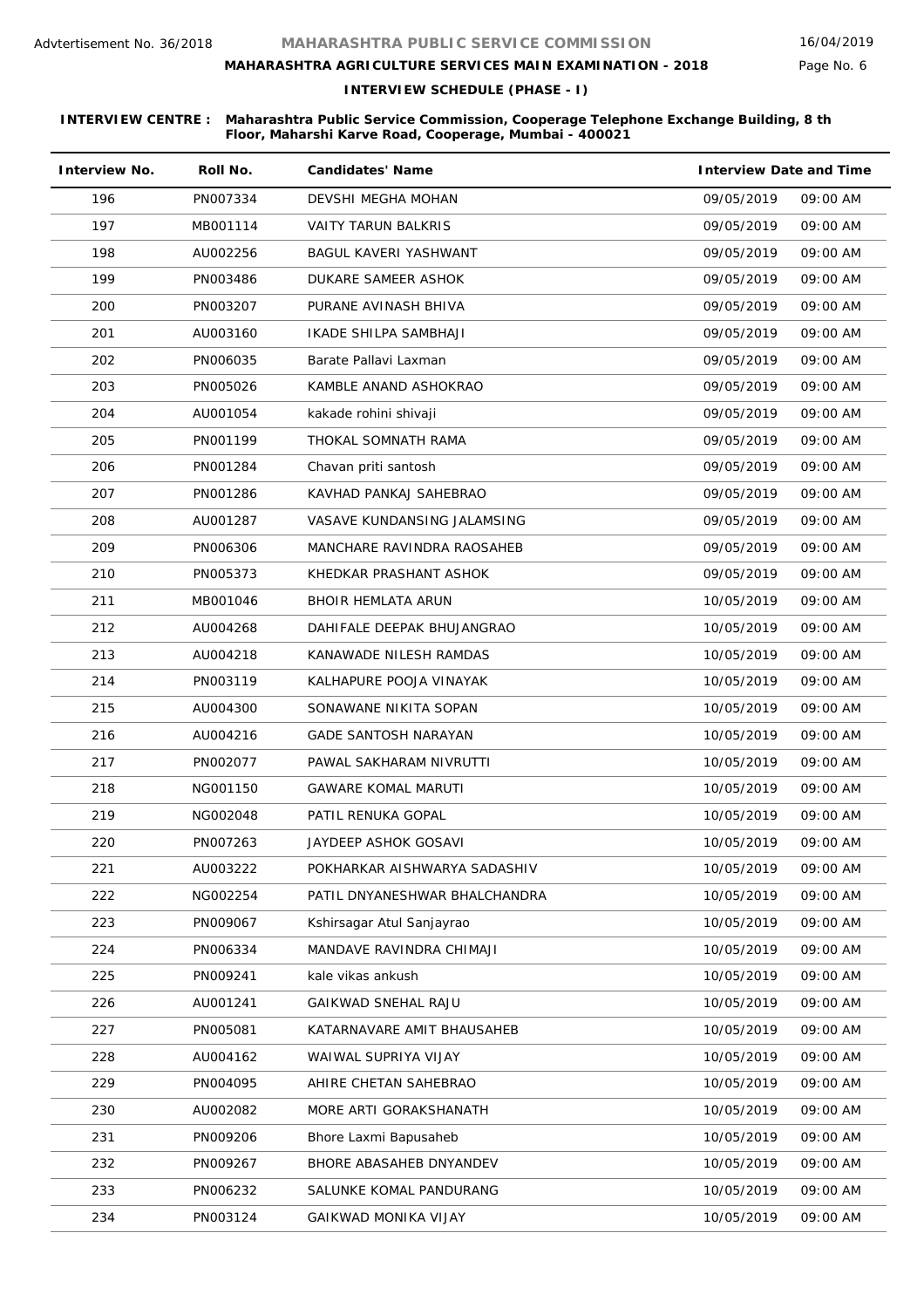# **MAHARASHTRA AGRICULTURE SERVICES MAIN EXAMINATION - 2018**

**INTERVIEW SCHEDULE (PHASE - I)**

| <b>Interview No.</b> | Roll No. | <b>Candidates' Name</b>          | <b>Interview Date and Time</b> |
|----------------------|----------|----------------------------------|--------------------------------|
| 235                  | PN002143 | Khade Sharad Haribhau            | 10/05/2019<br>09:00 AM         |
| 236                  | PN005216 | VARPE SHITAL SONYABAPU           | 09:00 AM<br>10/05/2019         |
| 237                  | MB001220 | BHAVAR SHAILENDRA VILAS          | 10/05/2019<br>09:00 AM         |
| 238                  | PN005275 | ADSUL AVINASH VILAS              | 09:00 AM<br>10/05/2019         |
| 239                  | PN004133 | ZANJAD PALLAVI BANSI             | 10/05/2019<br>09:00 AM         |
| 240                  | AU001049 | BARE ANITA MARUTI                | 10/05/2019<br>09:00 AM         |
| 241                  | PN002467 | RASKAR KSHITIJA SURESH           | 13/05/2019<br>09:00 AM         |
| 242                  | PN001073 | PAWAR NILESH RAGHUNATH           | 13/05/2019<br>09:00 AM         |
| 243                  | PN003453 | SHINDE BAPUSAHEB ANNASAHEB       | 13/05/2019<br>09:00 AM         |
| 244                  | AU003084 | GALANDE SAVITA BALASAHEB         | 13/05/2019<br>09:00 AM         |
| 245                  | AU003042 | THORAT SANTOSH DATTATRAY         | 09:00 AM<br>13/05/2019         |
| 246                  | AU004194 | ROHOKALE YOGESH ANJABAPU         | 09:00 AM<br>13/05/2019         |
| 247                  | PN009089 | SHINDE AISHWARYA BALASAHEB       | 13/05/2019<br>09:00 AM         |
| 248                  | AU004240 | AMBRE PRADIP VASANT              | 13/05/2019<br>09:00 AM         |
| 249                  | MB001131 | KSHIRSAGAR ATUL SUKLAL           | 13/05/2019<br>09:00 AM         |
| 250                  | PN004261 | PHOPASE PRATIK DNYANESHWAR       | 13/05/2019<br>09:00 AM         |
| 251                  | PN004101 | SHINDE VAIBHAV DATTATRAY         | 13/05/2019<br>09:00 AM         |
| 252                  | PN003055 | MAGAR GANESH BABASAHEB           | 13/05/2019<br>09:00 AM         |
| 253                  | AU004106 | JANJIRE PRAMILA PANDHARINATH     | 13/05/2019<br>09:00 AM         |
| 254                  | PN003165 | GHORPADE MADHAVI NANASAHEB       | 13/05/2019<br>09:00 AM         |
| 255                  | PN004174 | <b>GAWADE PRAMOD RAMBHAJI</b>    | 13/05/2019<br>09:00 AM         |
| 256                  | AU002198 | NAVANE PRIYA SIDDHESHWAR         | 13/05/2019<br>09:00 AM         |
| 257                  | PN007222 | RAKSHE ULHAS VILAS               | 13/05/2019<br>09:00 AM         |
| 258                  | AU001417 | RAJBHOJ SUMIT PRAKASH            | 13/05/2019<br>09:00 AM         |
| 259                  | AU001102 | THOKALE RUPALI SAHEBRAO          | 13/05/2019<br>09:00 AM         |
| 260                  | PN001501 | CHAUDHARI SNEHAL RAOSAHEB        | 13/05/2019<br>09:00 AM         |
| 261                  | PN001206 | NANGARE ARTI SAMBHAJI            | 13/05/2019<br>09:00 AM         |
| 262                  | PN006014 | GOSAVI KIRAN PRAKASH             | 13/05/2019<br>09:00 AM         |
| 263                  | PN004083 | NAGAWADE SHEETAL GAJANAN         | 13/05/2019<br>09:00 AM         |
| 264                  | PN004271 | <b>BAISANE PRASHIK GOVARDHAN</b> | 13/05/2019<br>09:00 AM         |
| 265                  | AU002137 | AKOLKAR PRACHI KANIFNATH         | 13/05/2019<br>09:00 AM         |
| 266                  | AU001144 | KAGANE SWATI RAMESH              | 13/05/2019<br>09:00 AM         |
| 267                  | PN003131 | KHEDKAR SONUTAI BHARAT           | 13/05/2019<br>09:00 AM         |
| 268                  | AU001285 | KATRAJKAR PURUSHOTTAM VITTHAL    | 09:00 AM<br>13/05/2019         |
| 269                  | PN004258 | VALVI SURAJ MADHUKAR             | 09:00 AM<br>14/05/2019         |
| 270                  | MB001190 | SAWANT HARSHALI BHASKAR          | 09:00 AM<br>14/05/2019         |
| 271                  | MB001192 | AVHAD AMOL RAMESH                | 14/05/2019<br>09:00 AM         |
| 272                  | PN001436 | MADAKE RAMDAS CHHABURAO          | 09:00 AM<br>14/05/2019         |
| 273                  | AU002108 | PAWAR SANGITA BHAUSAHEB          | 14/05/2019<br>09:00 AM         |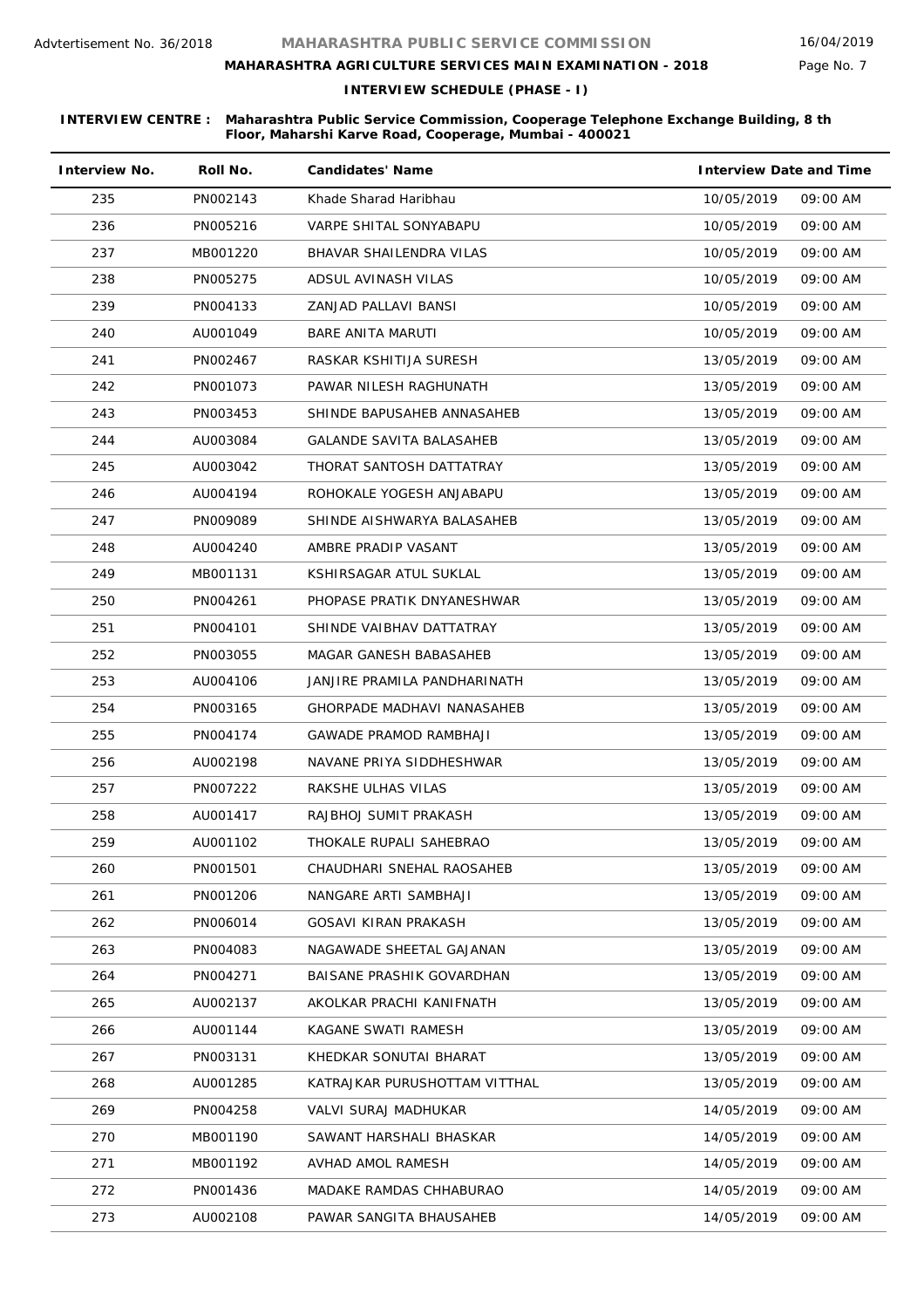# **MAHARASHTRA AGRICULTURE SERVICES MAIN EXAMINATION - 2018**

Page No. 8

**INTERVIEW SCHEDULE (PHASE - I)**

| <b>Interview No.</b> | Roll No. | <b>Candidates' Name</b>        | <b>Interview Date and Time</b> |          |
|----------------------|----------|--------------------------------|--------------------------------|----------|
| 274                  | MB001222 | <b>SUL RESHMA SHIVAJI</b>      | 14/05/2019                     | 09:00 AM |
| 275                  | PN003464 | ILHE RAKESH SOPAN              | 14/05/2019                     | 09:00 AM |
| 276                  | PN009265 | NILE KOMAL PRAKASH             | 14/05/2019                     | 09:00 AM |
| 277                  | PN004085 | POTE AISHWARYA VINAYAK         | 14/05/2019                     | 09:00 AM |
| 278                  | PN007179 | KOKANI GIRISH BHAURAO          | 14/05/2019                     | 09:00 AM |
| 279                  | PN008209 | BARDE AKSHAY SHIVAJI           | 14/05/2019                     | 09:00 AM |
| 280                  | PN001273 | DHELE APARNA MANMATHAPPA       | 14/05/2019                     | 09:00 AM |
| 281                  | PN007022 | Gaikwad Swati Sahebrao         | 14/05/2019                     | 09:00 AM |
| 282                  | PN005176 | DHONGADE RUPALI PUNAJI         | 14/05/2019                     | 09:00 AM |
| 283                  | AU001026 | NAGARALE KAVALJIT RAMESH       | 14/05/2019                     | 09:00 AM |
| 284                  | AU001165 | TOLKAR NIKHIL RAJESH           | 14/05/2019                     | 09:00 AM |
| 285                  | AU004093 | <b>GADE PORNIMA RAJENDRA</b>   | 14/05/2019                     | 09:00 AM |
| 286                  | AU001429 | THAKUR KUNAL AMRUT             | 14/05/2019                     | 09:00 AM |
| 287                  | PN002407 | KARANGALE LAXMI MAHADEO        | 14/05/2019                     | 09:00 AM |
| 288                  | AU003133 | GORE MOHINI TUKARAM            | 14/05/2019                     | 09:00 AM |
| 289                  | AU001373 | KAMBLE SUREKHA SAKHARAM        | 14/05/2019                     | 09:00 AM |
| 290                  | PN009005 | SANDESH KHARAT                 | 14/05/2019                     | 09:00 AM |
| 291                  | AU004296 | SONAWANE YOGESH DIGAMBAR       | 14/05/2019                     | 09:00 AM |
| 292                  | PN004451 | DHAPATE PRAJAKTA JANARDHAN     | 14/05/2019                     | 09:00 AM |
| 293                  | MB001056 | JADHAV HARSHAD RAMCHANDRA      | 14/05/2019                     | 09:00 AM |
| 294                  | PN009056 | PAWAR HARICHANDRA BANSU        | 14/05/2019                     | 09:00 AM |
| 295                  | PN003266 | JADHAV SHEKHAR RAHUL           | 14/05/2019                     | 09:00 AM |
| 296                  | PN001470 | POTKULE PRIYANKA RAMNATH       | 14/05/2019                     | 09:00 AM |
| 297                  | PN005415 | SURWADE DEEPAKRAJ MUKUNDA      | 15/05/2019                     | 09:00 AM |
| 298                  | AU002053 | TURKANE KANCHAN BALASAHEB      | 15/05/2019                     | 09:00 AM |
| 299                  | PN006321 | SHEJULPATIL SUMEDHA JAYPRAKASH | 15/05/2019                     | 09:00 AM |
| 300                  | PN003379 | BHAWARI VIKRAM DILIP           | 15/05/2019                     | 09:00 AM |
| 301                  | PN006171 | <b>GARJE UDDHAV AJINATH</b>    | 15/05/2019                     | 09:00 AM |
| 302                  | PN002266 | AITAWADE NILKUMAR MAHAVEER     | 15/05/2019                     | 09:00 AM |
| 303                  | PN002217 | KOLAGE AKSHAY RAMESH           | 15/05/2019                     | 09:00 AM |
| 304                  | AU001187 | KUTAL SNEHA SUBHASH            | 15/05/2019                     | 09:00 AM |
| 305                  | PN004354 | TEKALE PRASHANT BHAUSAHEB      | 15/05/2019                     | 09:00 AM |
| 306                  | AU002063 | PARKHE PANKAJ BHIMRAO          | 15/05/2019                     | 09:00 AM |
| 307                  | PN007161 | DHURE SHIVRAM BALASAHEB        | 15/05/2019                     | 09:00 AM |
| 308                  | PN004061 | RATHOD PRAMOD GORAKSHA         | 15/05/2019                     | 09:00 AM |
| 309                  | AU004058 | <b>GHULE PADMAKAR LAXMAN</b>   | 15/05/2019                     | 09:00 AM |
| 310                  | AU004175 | KHAMKAR VIVEK RAMBHAU          | 15/05/2019                     | 09:00 AM |
| 311                  | AU002269 | PATIL JYOTI CHHAGAN            | 15/05/2019                     | 09:00 AM |
| 312                  | AU003169 | RAVINDRA CHHAGAN ROKADE        | 15/05/2019                     | 09:00 AM |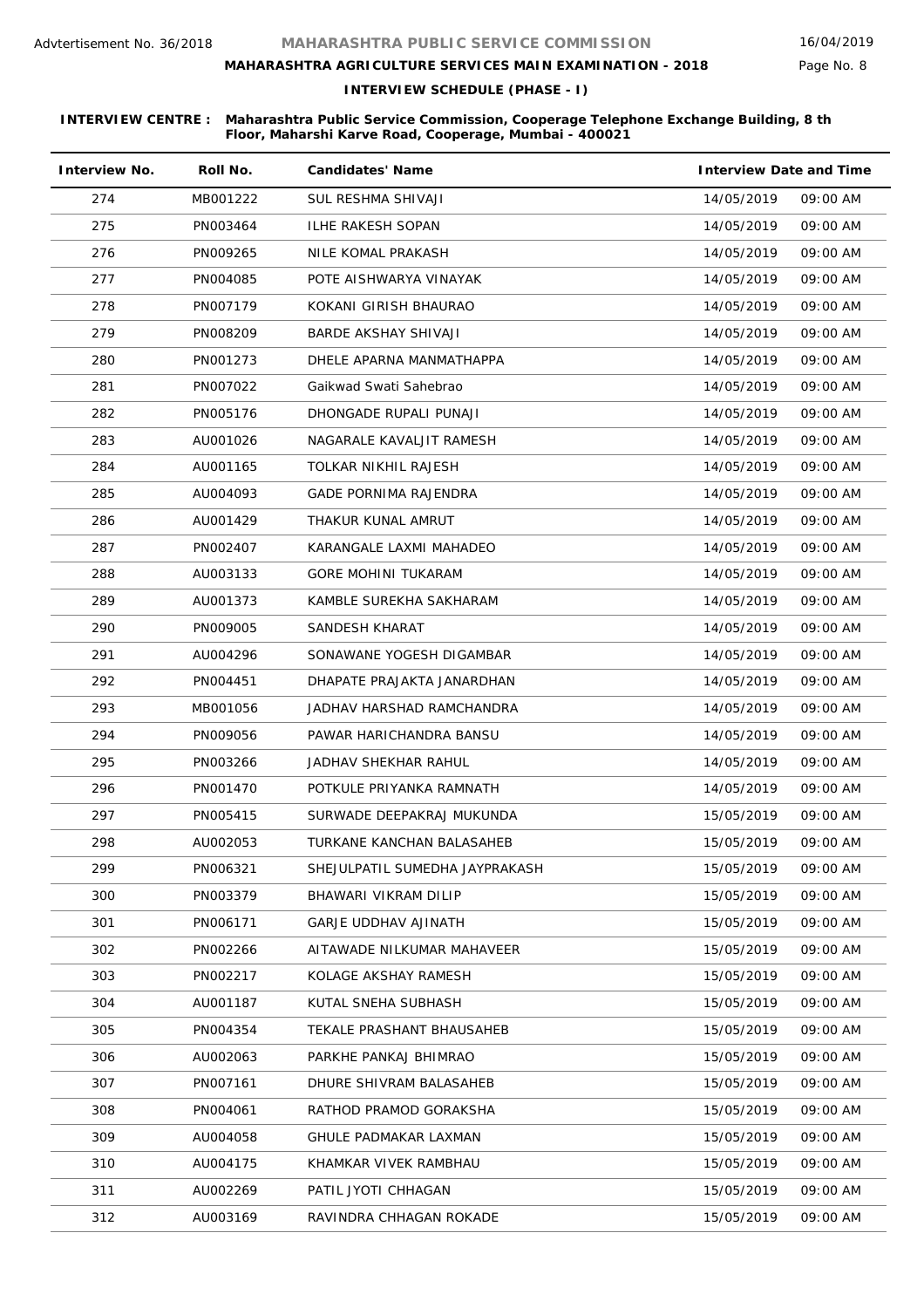# **MAHARASHTRA AGRICULTURE SERVICES MAIN EXAMINATION - 2018**

**INTERVIEW SCHEDULE (PHASE - I)**

| <b>Interview No.</b> | Roll No. | <b>Candidates' Name</b>      | <b>Interview Date and Time</b> |  |
|----------------------|----------|------------------------------|--------------------------------|--|
| 313                  | AU001091 | <b>GOLHAIT PRAMOD BHARAT</b> | 15/05/2019<br>09:00 AM         |  |
| 314                  | PN001134 | DAGALE CHANDRAKALA MADHAV    | 15/05/2019<br>09:00 AM         |  |
| 315                  | AU004026 | RAHANE JANABAI JALINDAR      | 15/05/2019<br>09:00 AM         |  |
| 316                  | AU001171 | TALPE MEGHA DAGADU           | 15/05/2019<br>09:00 AM         |  |
| 317                  | AU003119 | LIMBHORE POOJA DILIP         | 15/05/2019<br>09:00 AM         |  |
| 318                  | PN005108 | KAMBLE NITIN PANDIT          | 15/05/2019<br>09:00 AM         |  |
| 319                  | PN005001 | KHARADE AJIT VASANT          | 15/05/2019<br>09:00 AM         |  |
| 320                  | AU004032 | CHANDRAMUNI SHAMRAO HATE     | 15/05/2019<br>09:00 AM         |  |
| 321                  | PN007308 | PISAL TEJASWINI DATTATRAYA   | 15/05/2019<br>09:00 AM         |  |
| 322                  | PN005187 | PATIL MAYUR RAVINDRA         | 15/05/2019<br>09:00 AM         |  |
| 323                  | PN006325 | <b>GONDAKE REKHA MANOHAR</b> | 15/05/2019<br>09:00 AM         |  |
| 324                  | MB001209 | JEDHE SAHEBRAO HOUSRAO       | 09:00 AM<br>15/05/2019         |  |
| 325                  | MB001194 | MADHAVI DIPALI DIPAK         | 09:00 AM<br>16/05/2019         |  |
| 326                  | PN009110 | JANHAVI KISHOR JOSHI         | 16/05/2019<br>09:00 AM         |  |
| 327                  | AU004152 | RALEBHAT SANGRAM MAHADEO     | 16/05/2019<br>09:00 AM         |  |
| 328                  | AU003124 | UDMALE SHITAL BAPU           | 16/05/2019<br>09:00 AM         |  |
| 329                  | PN001095 | GHULE VAISHNAVI RAJKUMAR     | 16/05/2019<br>09:00 AM         |  |
| 330                  | MB001214 | DISHA DINAKAR DUDHANE        | 16/05/2019<br>09:00 AM         |  |
| 331                  | AU001153 | BABAR VITTHAL BHAUSAHEB      | 16/05/2019<br>09:00 AM         |  |
| 332                  | PN002038 | ASHWINI KANTILAL THORAT      | 16/05/2019<br>09:00 AM         |  |
| 333                  | PN005420 | KANTHALE SAMPAT ANNASAHEB    | 09:00 AM<br>16/05/2019         |  |
| 334                  | AU001041 | JADHAV NITIN MANSING         | 16/05/2019<br>09:00 AM         |  |
| 335                  | PN004414 | BORASTE ARATI ANANDRAO       | 16/05/2019<br>09:00 AM         |  |
| 336                  | AU003122 | CHAVHAN SACHIN VASANT        | 16/05/2019<br>09:00 AM         |  |
| 337                  | MB001010 | RANE DINESH TUKARAM          | 09:00 AM<br>16/05/2019         |  |
| 338                  | AU001225 | JADHAV SONAL DATTATRAYA      | 16/05/2019<br>09:00 AM         |  |
| 339                  | PN009252 | Lokhande Pooja Savaleram     | 16/05/2019<br>09:00 AM         |  |
| 340                  | PN004196 | WAYKAR POOJA CHANDRASHEKHAR  | 09:00 AM<br>16/05/2019         |  |
| 341                  | PN004342 | AMOL KASHINATH SARODE        | 16/05/2019<br>09:00 AM         |  |
| 342                  | PN002387 | KHARATE PRADNYA MAHENDRA     | 16/05/2019<br>09:00 AM         |  |
| 343                  | NG002228 | DEVKAR PRADIP SATISH         | 16/05/2019<br>09:00 AM         |  |
| 344                  | PN001024 | SHUBHANGI SAKHARAM SHINDE    | 16/05/2019<br>09:00 AM         |  |
| 345                  | PN003422 | YOGESH SAMPAT MEMANE         | 16/05/2019<br>09:00 AM         |  |
| 346                  | PN009050 | GHULE PALLAVI RADHAKISAN     | 16/05/2019<br>09:00 AM         |  |
| 347                  | AU002308 | MARKAD NANASAHEB RAOSAHEB    | 16/05/2019<br>09:00 AM         |  |
| 348                  | AU004302 | BHADANE AMOL PRAKASH         | 16/05/2019<br>09:00 AM         |  |
| 349                  | AU004241 | NILESH SANJY DARUNTE         | 16/05/2019<br>09:00 AM         |  |
| 350                  | PN009053 | <b>GARUD AMOL SADASHIV</b>   | 16/05/2019<br>09:00 AM         |  |
| 351                  | PN001274 | SADGIR TANAJI BABAN          | 16/05/2019<br>09:00 AM         |  |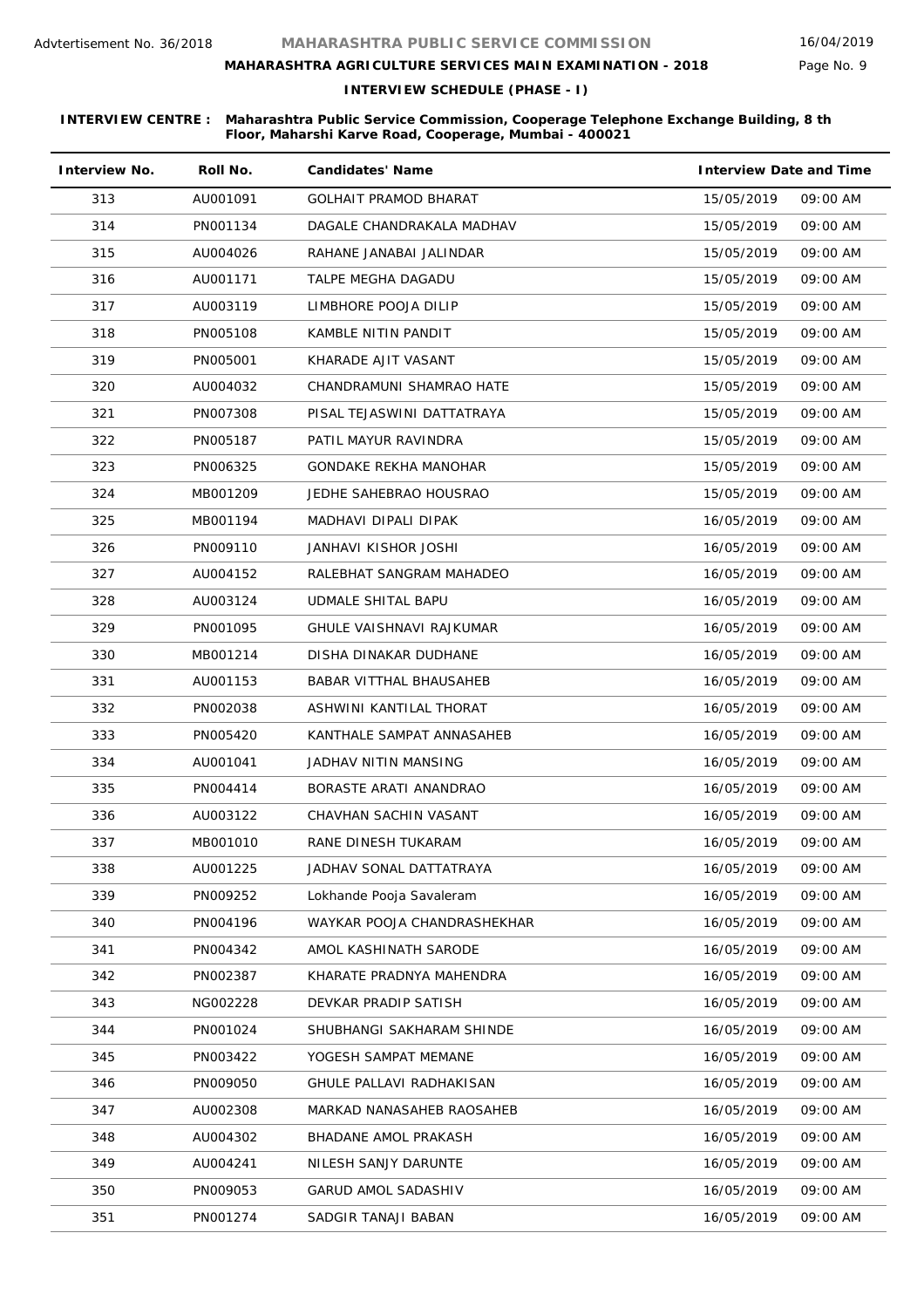Page No. 10

# **MAHARASHTRA AGRICULTURE SERVICES MAIN EXAMINATION - 2018**

**INTERVIEW SCHEDULE (PHASE - I)**

| <b>Interview No.</b> | Roll No. | <b>Candidates' Name</b>         | <b>Interview Date and Time</b> |
|----------------------|----------|---------------------------------|--------------------------------|
| 352                  | PN006257 | JADHAV VIVEK ANIL               | 20/05/2019<br>08:00 AM         |
| 353                  | PN002396 | ZANJE APPASAHEB MAHADEV         | 20/05/2019<br>08:00 AM         |
| 354                  | PN009190 | CHAVAN PRANALI SUDHIR           | 20/05/2019<br>08:00 AM         |
| 355                  | PN004213 | PATIL APPA ANANDA               | 08:00 AM<br>20/05/2019         |
| 356                  | PN009080 | PATIL APARNA SHIVRATAN          | 20/05/2019<br>08:00 AM         |
| 357                  | PN005389 | JAYSHRI MACHINDRA KADAM         | 20/05/2019<br>08:00 AM         |
| 358                  | PN007074 | TALEKAR BHALCHANDRA MACHINDRA   | 20/05/2019<br>08:00 AM         |
| 359                  | PN003087 | NIKHIL SADASHIV HIWARE          | 20/05/2019<br>08:00 AM         |
| 360                  | PN002206 | KADAM PRANALI VILAS             | 20/05/2019<br>$10:30$ AM       |
| 361                  | PN004120 | <b>BHOSALE PRASAD BAPURAO</b>   | 20/05/2019<br>$10:30$ AM       |
| 362                  | PN008065 | PATIL PRIYANKA POPAT            | 20/05/2019<br>$10:30$ AM       |
| 363                  | PN002447 | PATHAN SHAARBEEN HAROON         | 10:30 AM<br>20/05/2019         |
| 364                  | PN003366 | KHARADE ABHIMANYU DATTATRAY     | 20/05/2019<br>$10:30$ AM       |
| 365                  | PN003426 | RAYKAR NIKHIL POPAT             | 20/05/2019<br>10:30 AM         |
| 366                  | PN008267 | YADAV SUDHIR RAJENDRA           | 20/05/2019<br>$10:30$ AM       |
| 367                  | PN002233 | KAVITA KRISHNARAO BODAKE        | 20/05/2019<br>10:30 AM         |
| 368                  | PN003162 | RASAL MEGHANA DNYANESHWAR       | 20/05/2019<br>08:00 AM         |
| 369                  | PN002216 | CHAVAN SHRIDHAR JANARDHAN       | 08:00 AM<br>20/05/2019         |
| 370                  | PN002441 | WAGHMARE SAYALI TATYASAHEB      | 20/05/2019<br>08:00 AM         |
| 371                  | PN003172 | THORAT YOGESH ABA               | 20/05/2019<br>08:00 AM         |
| 372                  | PN005168 | INAMDAR NEHA CHHOTUBHAI         | 20/05/2019<br>08:00 AM         |
| 373                  | PN005172 | JADHAV SURAJ SHASHIKANT         | 20/05/2019<br>08:00 AM         |
| 374                  | PN002191 | SINNARKAR DHANANJAY NAMDEV      | 20/05/2019<br>08:00 AM         |
| 375                  | PN002194 | BHISE PRIYANKA BACHCHARAM       | 20/05/2019<br>08:00 AM         |
| 376                  | PN004008 | BANDGAR AKANKSHA ANANDA         | 20/05/2019<br>10:30 AM         |
| 377                  | PN002168 | PATIL DATTATRAY SUBHASH         | 20/05/2019<br>10:30 AM         |
| 378                  | PN002268 | SHENDE AMOL BHAGVAN             | 20/05/2019<br>10:30 AM         |
| 379                  | PN006178 | MULLA ASLAM BABASO              | 20/05/2019<br>10:30 AM         |
| 380                  | PN003296 | KEDAR ASHWINI RAJARAM           | 20/05/2019<br>10:30 AM         |
| 381                  | PN003303 | <b>Bhosale Prashant Ratilal</b> | 20/05/2019<br>10:30 AM         |
| 382                  | PN001498 | KAMBLE PRAJAKTA KARUNASHIL      | 10:30 AM<br>20/05/2019         |
| 383                  | PN008002 | <b>BADAK SMITA KASHINATH</b>    | 20/05/2019<br>10:30 AM         |
| 384                  | PN001027 | MISAL GANESH POPAT              | 20/05/2019<br>10:30 AM         |
| 385                  | PN001234 | DAS AKSHAYKUMAR VISHNU          | 21/05/2019<br>08:00 AM         |
| 386                  | PN007285 | PATOLE MONALI SHAHAJI           | 08:00 AM<br>21/05/2019         |
| 387                  | PN001142 | TATE MIRABAI SHRIRANG           | 21/05/2019<br>08:00 AM         |
| 388                  | PN001244 | MOHITE UMESH ANKUSH             | 21/05/2019<br>08:00 AM         |
| 389                  | PN005241 | NIKAM SANDIP LAXMAN             | 21/05/2019<br>08:00 AM         |
| 390                  | PN006091 | pravin abaso jadhav             | 21/05/2019<br>08:00 AM         |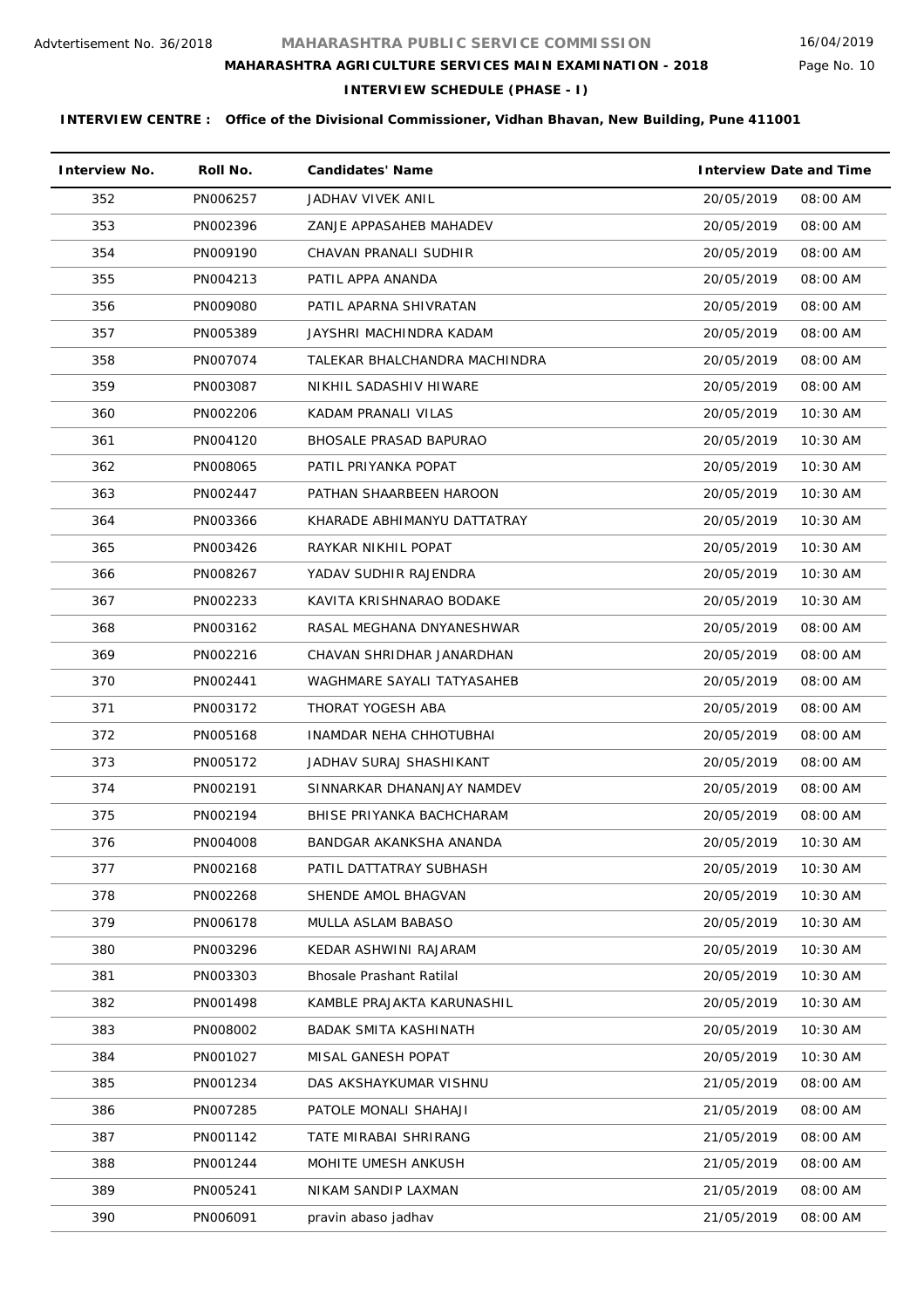Page No. 11

# **MAHARASHTRA AGRICULTURE SERVICES MAIN EXAMINATION - 2018**

**INTERVIEW SCHEDULE (PHASE - I)**

| <b>Interview No.</b> | Roll No. | <b>Candidates' Name</b>       | <b>Interview Date and Time</b> |
|----------------------|----------|-------------------------------|--------------------------------|
| 391                  | PN005053 | MUJAWAR REHAN HASAN           | 21/05/2019<br>08:00 AM         |
| 392                  | PN001318 | THEURKAR SNEHAL SANJAY        | 21/05/2019<br>08:00 AM         |
| 393                  | PN001289 | <b>MAGAR MANISHA POPAT</b>    | 21/05/2019<br>10:30 AM         |
| 394                  | PN008126 | BABAR BHAVANA HARIDAS         | 10:30 AM<br>21/05/2019         |
| 395                  | PN009268 | Pawar Vishal Vasant           | 21/05/2019<br>10:30 AM         |
| 396                  | PN003171 | MONIKA DYANOBA ZAGADE         | 21/05/2019<br>$10:30$ AM       |
| 397                  | PN001297 | NALAWADE SHRUTIKA CHANDRAKANT | 21/05/2019<br>10:30 AM         |
| 398                  | PN001185 | NILE PRIYANKA SHRISHAIL       | 21/05/2019<br>$10:30$ AM       |
| 399                  | PN006307 | <b>GAWARE YOGITA TUKARAM</b>  | 21/05/2019<br>10:30 AM         |
| 400                  | PN008215 | Deokar Varsha Govardhan       | 21/05/2019<br>$10:30$ AM       |
| 401                  | PN007115 | JADHAV SHIVANI KRISHNARAO     | 21/05/2019<br>08:00 AM         |
| 402                  | PN007032 | SATHE PANDURANG MADHUKAR      | 21/05/2019<br>08:00 AM         |
| 403                  | PN003492 | PATIL VRISHALI BALASAHEB      | 08:00 AM<br>21/05/2019         |
| 404                  | PN003455 | SURVASE RAVI NAGNATH          | 21/05/2019<br>08:00 AM         |
| 405                  | PN005424 | POTDAR ARCHANA RAJKUMAR       | 21/05/2019<br>08:00 AM         |
| 406                  | PN002018 | SHENDAGE RANJIT AGATARAO      | 21/05/2019<br>08:00 AM         |
| 407                  | PN002080 | DHUMAL PUNAM TARACHAND        | 21/05/2019<br>08:00 AM         |
| 408                  | PN006322 | GHODAKE SUPRIYA VISHVASRAO    | 21/05/2019<br>08:00 AM         |
| 409                  | PN007275 | POL YASHODIP PANDURANG        | 21/05/2019<br>10:30 AM         |
| 410                  | PN004112 | RAJGOLKAR PRIYA JOTIBA        | 10:30 AM<br>21/05/2019         |
| 411                  | AU004191 | CHAVAN ASHA APPA              | 21/05/2019<br>10:30 AM         |
| 412                  | PN005182 | HAKE DATTATRYA KUNDALIK       | 10:30 AM<br>21/05/2019         |
| 413                  | PN006165 | JADHAV JYOTIRAM VETAL         | 21/05/2019<br>10:30 AM         |
| 414                  | PN002302 | SHETE SONALI JAYSING          | 21/05/2019<br>10:30 AM         |
| 415                  | PN006295 | MALI PRITESH SUBHASH          | 21/05/2019<br>10:30 AM         |
| 416                  | PN004017 | KURLE NIRANJAN MUKUND         | 21/05/2019<br>10:30 AM         |
| 417                  | PN002056 | DANGE SAGAR ARJUN             | 22/05/2019<br>08:00 AM         |
| 418                  | PN009004 | SAWANT PRAGATI NATHA          | 22/05/2019<br>08:00 AM         |
| 419                  | PN009191 | ROHINI MAHADEO KALUNGE        | 22/05/2019<br>08:00 AM         |
| 420                  | PN009266 | NAVALE SACHIN KUNDALIK        | 22/05/2019<br>08:00 AM         |
| 421                  | PN001416 | YADAV SUHAS SAMBHAJI          | 22/05/2019<br>08:00 AM         |
| 422                  | PN009129 | MANE VAIBHAV RAJARAM          | 22/05/2019<br>08:00 AM         |
| 423                  | PN004262 | KHARDE MAHESH LAXMAN          | 22/05/2019<br>08:00 AM         |
| 424                  | PN001003 | KHARDE RANI LAXMAN            | 22/05/2019<br>08:00 AM         |
| 425                  | PN009070 | BARHATE ANIKET SHRIKRISHNA    | 22/05/2019<br>10:30 AM         |
| 426                  | PN009107 | ADAGALE PRATIBHA VASANT       | 22/05/2019<br>10:30 AM         |
| 427                  | PN009008 | KHANDAGALE TUSHAR DIPAK       | 22/05/2019<br>10:30 AM         |
| 428                  | PN008106 | DETHE GITANJALI POPATRAO      | 22/05/2019<br>$10:30$ AM       |
| 429                  | PN004046 | GAIKWAD RENUKA BHIMA          | 22/05/2019<br>10:30 AM         |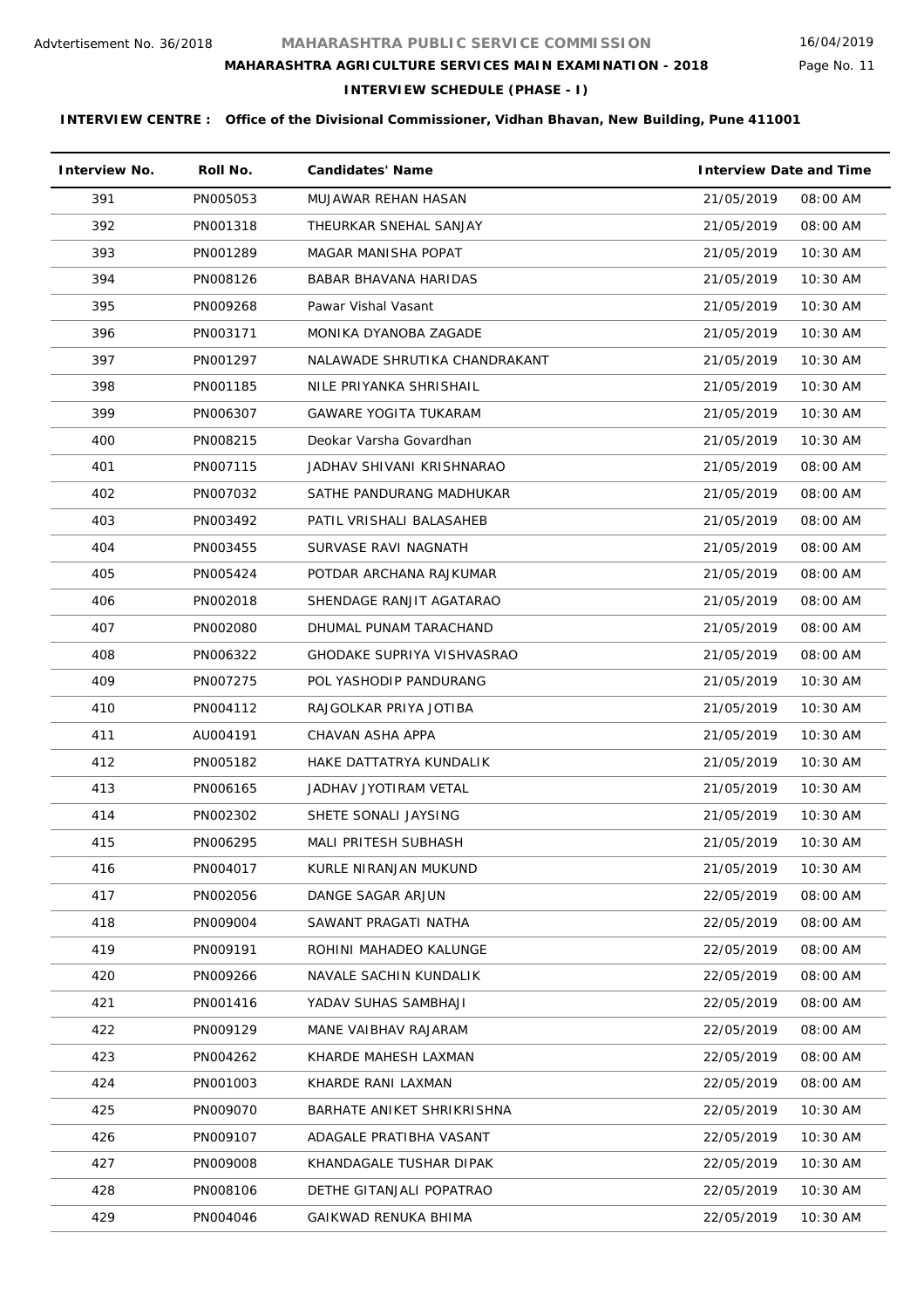Page No. 12

# **MAHARASHTRA AGRICULTURE SERVICES MAIN EXAMINATION - 2018**

**INTERVIEW SCHEDULE (PHASE - I)**

| <b>Interview No.</b> | Roll No. | <b>Candidates' Name</b>          | <b>Interview Date and Time</b> |
|----------------------|----------|----------------------------------|--------------------------------|
| 430                  | PN004164 | KUMBHARKAR DATTATRAY BALASAHEB   | 10:30 AM<br>22/05/2019         |
| 431                  | PN001151 | GAIKWAD MADHURI NAMDEV           | 22/05/2019<br>10:30 AM         |
| 432                  | PN001023 | kadam swati ramrao               | 10:30 AM<br>22/05/2019         |
| 433                  | PN002332 | Shinde Archana Vishwanath        | 22/05/2019<br>08:00 AM         |
| 434                  | PN007317 | ADAKE RAHUL VISHWAS              | 22/05/2019<br>08:00 AM         |
| 435                  | PN004286 | DILPAK SHRADDHA ASHOK            | 22/05/2019<br>08:00 AM         |
| 436                  | PN007237 | DOIPHODE VAIBHAV RAJENDRA        | 22/05/2019<br>08:00 AM         |
| 437                  | AU001345 | SALE KAVERI SUBHASH              | 22/05/2019<br>08:00 AM         |
| 438                  | PN004081 | YELWANDE PRANALI VISHWAS         | 22/05/2019<br>08:00 AM         |
| 439                  | AU002277 | PATIL VIDYA BHARAT               | 22/05/2019<br>08:00 AM         |
| 440                  | PN007066 | SABALE SACHIN SUNIL              | 08:00 AM<br>22/05/2019         |
| 441                  | PN002444 | KAMBLE TRUPTI MAHENDRA           | 22/05/2019<br>10:30 AM         |
| 442                  | PN009100 | Kshirsagar Rohit Krantikumar     | 10:30 AM<br>22/05/2019         |
| 443                  | PN003502 | <b>GAVALI POOJA SUDAM</b>        | 22/05/2019<br>10:30 AM         |
| 444                  | AU001134 | NARUTE PRANALI PANDHARINATH      | 22/05/2019<br>10:30 AM         |
| 445                  | PN009225 | CHAVAN VIVEKANAND TANAJI         | 22/05/2019<br>10:30 AM         |
| 446                  | PN006044 | YEWALE MRUGAJA KAILAS            | 22/05/2019<br>10:30 AM         |
| 447                  | AU001076 | KODLINGE RUTUJA RAMESH           | 22/05/2019<br>10:30 AM         |
| 448                  | PN007165 | ADSUL SNEHAL RAJENDRA            | 10:30 AM<br>22/05/2019         |
| 449                  | PN005345 | PHADATARE YOGESH BHARAT          | 27/05/2019<br>08:00 AM         |
| 450                  | AU002224 | MANE AKASH HARISHCHANDRA         | 27/05/2019<br>08:00 AM         |
| 451                  | AU002274 | PHADATARE POONAM RAVIKANT        | 27/05/2019<br>08:00 AM         |
| 452                  | PN003100 | SODMISE AVINASH SHIVAJI          | 27/05/2019<br>08:00 AM         |
| 453                  | PN007180 | SHELKE AKSHAY MADHUKAR           | 27/05/2019<br>08:00 AM         |
| 454                  | MB001164 | SHELKE MAHESH DNYANDEV           | 27/05/2019<br>08:00 AM         |
| 455                  | PN001084 | RUKE PALLAVI BALASAHEB           | 27/05/2019<br>08:00 AM         |
| 456                  | PN006034 | AMBURE SHALAKA VASANT            | 27/05/2019<br>08:00 AM         |
| 457                  | PN004435 | SHENDE AJAY ANANDA               | 27/05/2019<br>10:30 AM         |
| 458                  | PN007127 | DHARANGUTTIKAR VIBHAVARI MANOHAR | 27/05/2019<br>10:30 AM         |
| 459                  | PN002340 | KALE KARUNA KANTARAM             | 27/05/2019<br>10:30 AM         |
| 460                  | PN006162 | MORE TEJAS SUKHADEV              | 27/05/2019<br>10:30 AM         |
| 461                  | PN002450 | SUTAR AMOL SUNIL                 | 27/05/2019<br>10:30 AM         |
| 462                  | PN008056 | SARGAR SUNITA TATYABA            | 27/05/2019<br>10:30 AM         |
| 463                  | PN002393 | YADAV KISHOR SURESH              | 27/05/2019<br>10:30 AM         |
| 464                  | PN007346 | RANPISE SARANG BALKRISHNA        | 10:30 AM<br>27/05/2019         |
| 465                  | PN001077 | AKASH BALIRAM PAWAR              | 27/05/2019<br>08:00 AM         |
| 466                  | PN008153 | NARHE RUCHA GULAB                | 27/05/2019<br>08:00 AM         |
| 467                  | PN003340 | Tekale Balaji Sambhaji           | 27/05/2019<br>08:00 AM         |
| 468                  | PN001020 | RAJPURE MAYURI BAJIRAO           | 27/05/2019<br>08:00 AM         |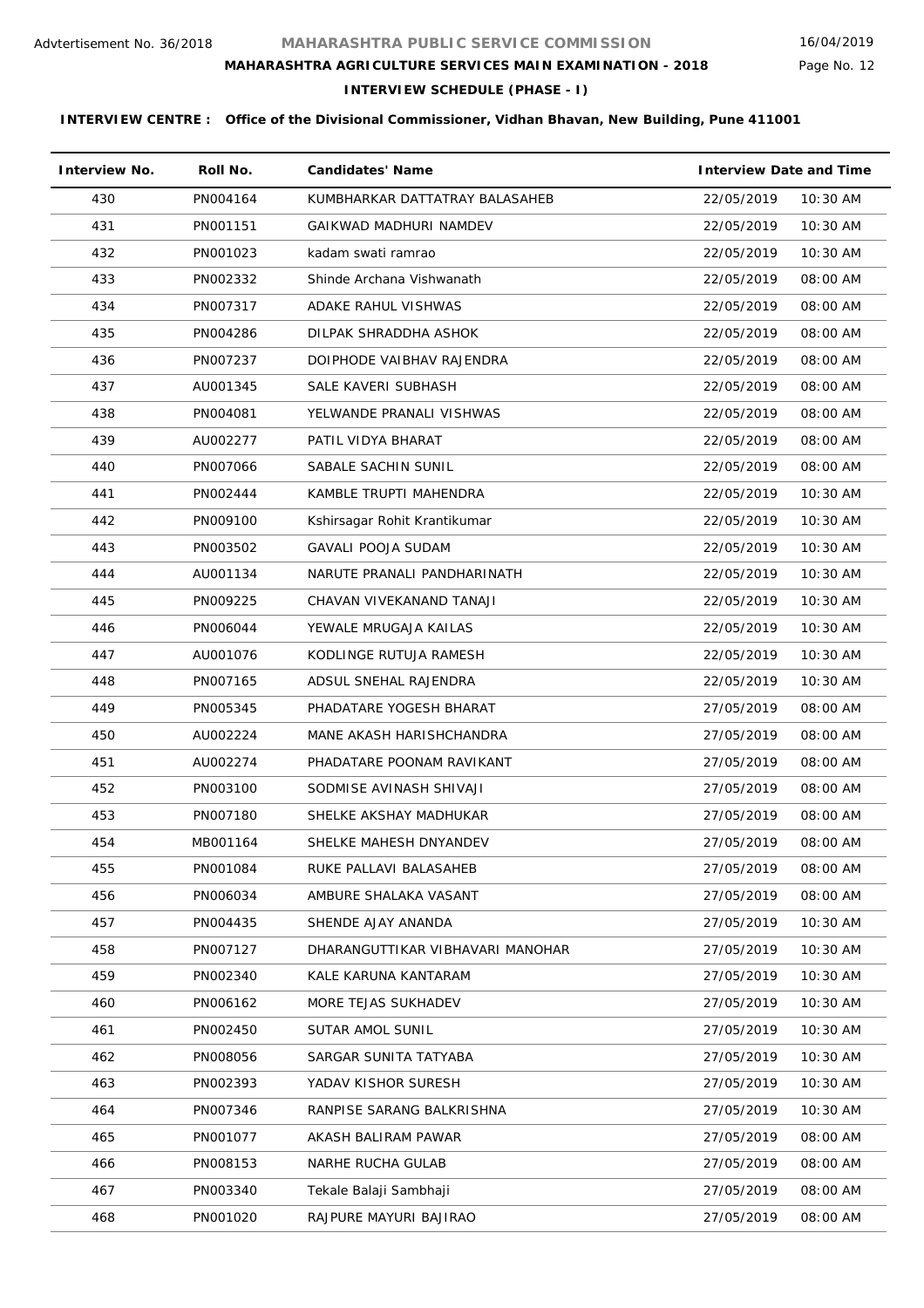Page No. 13

# **MAHARASHTRA AGRICULTURE SERVICES MAIN EXAMINATION - 2018**

**INTERVIEW SCHEDULE (PHASE - I)**

| <b>Interview No.</b> | Roll No. | <b>Candidates' Name</b>        | <b>Interview Date and Time</b> |            |
|----------------------|----------|--------------------------------|--------------------------------|------------|
| 469                  | PN006256 | SAWANT AKSHAY PRATAP           | 27/05/2019                     | 08:00 AM   |
| 470                  | PN005037 | Gaikwad Abhay Arjun            | 27/05/2019                     | 08:00 AM   |
| 471                  | PN002311 | <b>GAWADE SOMNATH RAMDAS</b>   | 27/05/2019                     | 08:00 AM   |
| 472                  | PN004419 | Shinde Anjanee Madhukar        | 27/05/2019                     | 08:00 AM   |
| 473                  | PN006167 | NANDKAR ASHWINI NAMDEV         | 27/05/2019                     | 10:30 AM   |
| 474                  | PN004341 | WAGHAMARE PURUSHOTTAM BHANUDAS | 27/05/2019                     | 10:30 AM   |
| 475                  | PN002448 | RAVAN SUPRIYA MARUTI           | 27/05/2019                     | 10:30 AM   |
| 476                  | PN007139 | KARADE ANNASO SITARAM          | 27/05/2019                     | $10:30$ AM |
| 477                  | PN007108 | GAIKWAD SHWETA RAMDAS          | 27/05/2019                     | 10:30 AM   |
| 478                  | PN007058 | JADHAV VIJAY POPAT             | 27/05/2019                     | 10:30 AM   |
| 479                  | PN009167 | ULAPE HRISHIKESH SAMPAT        | 27/05/2019                     | 10:30 AM   |
| 480                  | PN009132 | MANDRE NILESHKUMAR PRAKASH     | 27/05/2019                     | 10:30 AM   |
| 481                  | PN004267 | KAULAGE SUHAS APPA             | 28/05/2019                     | 08:00 AM   |
| 482                  | PN005181 | RASKAR ANUP SURYAKANT          | 28/05/2019                     | 08:00 AM   |
| 483                  | PN006244 | NANAWARE PRANITA BHASKAR       | 28/05/2019                     | 08:00 AM   |
| 484                  | PN004268 | SADAPHULE SHIVKUMAR PANDURANG  | 28/05/2019                     | 08:00 AM   |
| 485                  | PN005180 | JADHAV PRAVIN DILEEP           | 28/05/2019                     | 08:00 AM   |
| 486                  | PN007290 | ADAGALE SHITIJA VASANT         | 28/05/2019                     | 08:00 AM   |
| 487                  | PN003259 | JADHAV DIPALI SHRIKANT         | 28/05/2019                     | 08:00 AM   |
| 488                  | PN003066 | BHANGE RAJENDRA DATTATRAY      | 28/05/2019                     | 08:00 AM   |
| 489                  | PN001411 | KALE ANAND AMBADAS             | 28/05/2019                     | 10:30 AM   |
| 490                  | PN001372 | DHAWALE SIDDHESH ROHIDAS       | 28/05/2019                     | 10:30 AM   |
| 491                  | PN007226 | <b>GAIKWAD VIPUL VISHAL</b>    | 28/05/2019                     | 10:30 AM   |
| 492                  | PN002364 | MASKE PANDURANG NAMDEV         | 28/05/2019                     | $10:30$ AM |
| 493                  | PN001180 | YALMAR SUMIT SUBHASH           | 28/05/2019                     | 10:30 AM   |
| 494                  | PN008185 | SATISH SHIVAJI JAGTAP          | 28/05/2019                     | 10:30 AM   |
| 495                  | PN004110 | ZANZANE PRIYANKA RAMESH        | 28/05/2019                     | 10:30 AM   |
| 496                  | PN002006 | Salunkhe Sonali Appa           | 28/05/2019                     | 10:30 AM   |
| 497                  | PN005294 | CHOUGULE PANKAJ SURESH         | 28/05/2019                     | 08:00 AM   |
| 498                  | PN007230 | KORE ASHWINI SAMBHAJI          | 28/05/2019                     | 08:00 AM   |
| 499                  | PN004480 | KURANE ROHIT ABBAS             | 28/05/2019                     | 08:00 AM   |
| 500                  | PN004236 | PATIL SURAJ HANUMANT           | 28/05/2019                     | 08:00 AM   |
| 501                  | PN002128 | DERE SUPRIYA SITARAM           | 28/05/2019                     | 08:00 AM   |
| 502                  | AU003274 | GAVHANE PUNAM VASANT           | 28/05/2019                     | 08:00 AM   |
| 503                  | AU001186 | JAGTAP PRIYANKA VINAYAK        | 28/05/2019                     | 08:00 AM   |
| 504                  | PN008073 | GAIKWAD MAHESH BHIMRAO         | 28/05/2019                     | 08:00 AM   |
| 505                  | PN006342 | KHADE PRADEEP GAJANAN          | 28/05/2019                     | 10:30 AM   |
| 506                  | PN006201 | NITIN MOTIRAM BAAD             | 28/05/2019                     | 10:30 AM   |
| 507                  | PN008142 | PATIL RENUKA RAJENDRA          | 28/05/2019                     | 10:30 AM   |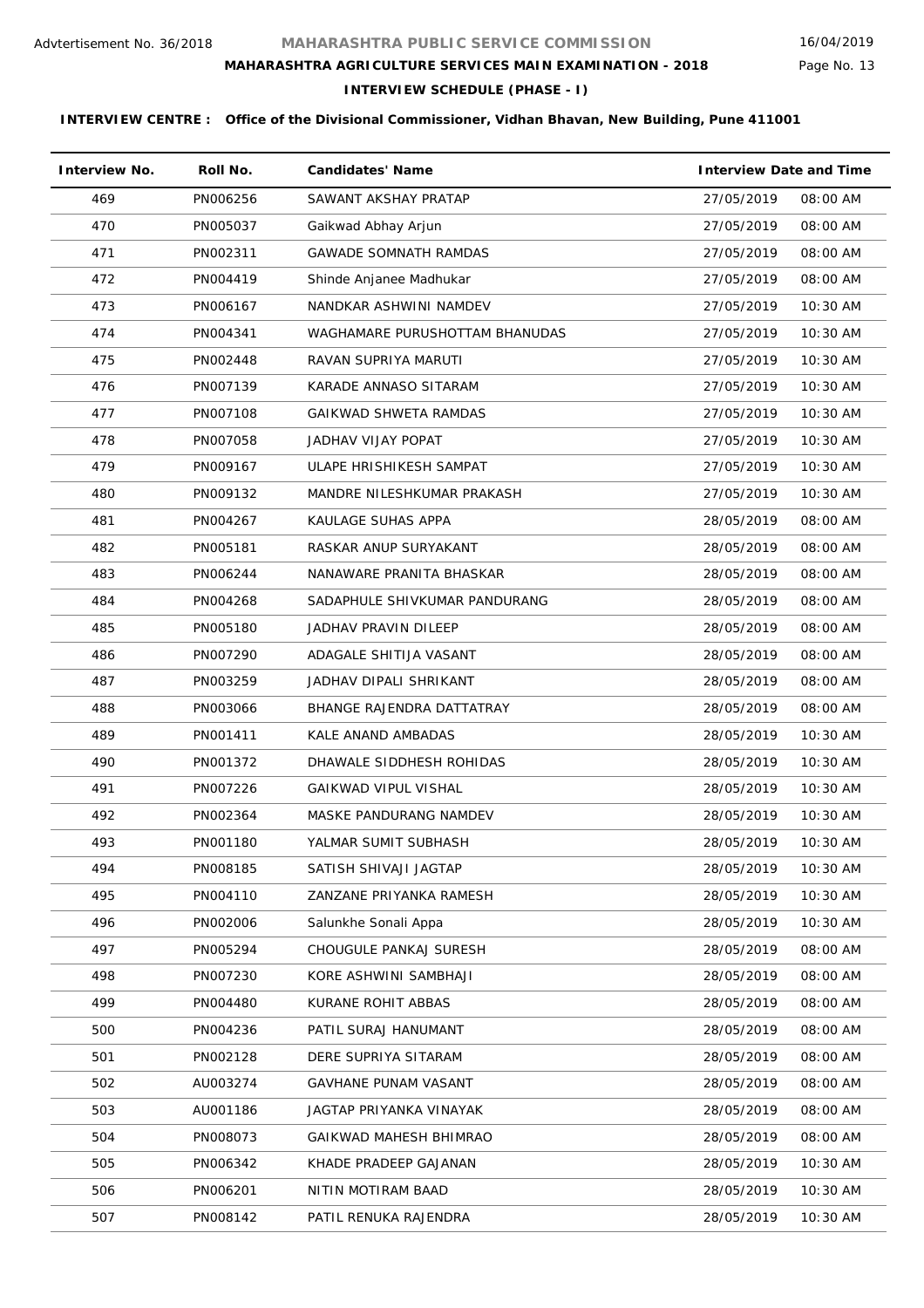Page No. 14

# **MAHARASHTRA AGRICULTURE SERVICES MAIN EXAMINATION - 2018**

**INTERVIEW SCHEDULE (PHASE - I)**

| <b>Interview No.</b> | Roll No. | <b>Candidates' Name</b>          | <b>Interview Date and Time</b> |
|----------------------|----------|----------------------------------|--------------------------------|
| 508                  | PN001398 | <b>GARDE AKSHAY CHANDRAKANT</b>  | 10:30 AM<br>28/05/2019         |
| 509                  | PN007310 | SHINDE PARAG ARUN                | 28/05/2019<br>10:30 AM         |
| 510                  | PN007023 | DAGADE SACHIN KANTILAL           | 10:30 AM<br>28/05/2019         |
| 511                  | PN001184 | SORTE SAYALI SHANKAR             | 10:30 AM<br>28/05/2019         |
| 512                  | PN001217 | <b>GHOTKAR SHWETA ASHOK</b>      | 28/05/2019<br>10:30 AM         |
| 513                  | PN007330 | ATOLE DHANANJAY KISAN            | 29/05/2019<br>08:00 AM         |
| 514                  | PN003368 | KANSE POOJA SUNIL                | 29/05/2019<br>08:00 AM         |
| 515                  | PN002126 | SHELAKE PANDURANG APPA           | 29/05/2019<br>08:00 AM         |
| 516                  | PN002140 | KUMBHAR SANGANNA SUBHASH         | 29/05/2019<br>08:00 AM         |
| 517                  | PN004195 | MOHITE SNEHAL GOVIND             | 29/05/2019<br>08:00 AM         |
| 518                  | PN001442 | <b>ZENDE KOMAL SUBHASH</b>       | 29/05/2019<br>08:00 AM         |
| 519                  | PN001045 | EKHANDE UTKARSHA MUKUND          | 29/05/2019<br>08:00 AM         |
| 520                  | PN004317 | SUSMITA NARENDRA TAWATE          | 29/05/2019<br>08:00 AM         |
| 521                  | PN007183 | <b>MASAL RAJU HARIBA</b>         | 10:30 AM<br>29/05/2019         |
| 522                  | PN001016 | JAGTAP ABHIJEET VITTHAL          | 29/05/2019<br>10:30 AM         |
| 523                  | PN001463 | KACHARE MAYUR VITTHAL            | 29/05/2019<br>10:30 AM         |
| 524                  | PN004429 | <b>GHARGE NITA SADASHIV</b>      | 29/05/2019<br>$10:30$ AM       |
| 525                  | PN001384 | PANDHARKAR SANDHYA SURYAKANT     | 29/05/2019<br>10:30 AM         |
| 526                  | PN006106 | PISAL KIRAN GANPAT               | 29/05/2019<br>10:30 AM         |
| 527                  | PN006312 | CHOTHE ROHAN KUMAR               | 29/05/2019<br>$10:30$ AM       |
| 528                  | PN005239 | Bansode Atul Dilip               | 29/05/2019<br>10:30 AM         |
| 529                  | PN001350 | <b>JANGAM AMOL MANIK</b>         | 29/05/2019<br>08:00 AM         |
| 530                  | PN004198 | SONALI DADASO INGAWALE           | 29/05/2019<br>08:00 AM         |
| 531                  | PN006089 | UNDE SADHANA KERBHAU             | 29/05/2019<br>08:00 AM         |
| 532                  | PN009258 | PATIL RAHUL NANASAHEB            | 29/05/2019<br>08:00 AM         |
| 533                  | PN001143 | <b>BHOSALE PRITAM ANANTRAO</b>   | 29/05/2019<br>08:00 AM         |
| 534                  | PN003344 | <b>HOLE ATUL RAMDAS</b>          | 29/05/2019<br>08:00 AM         |
| 535                  | AU004190 | <b>GHADGE PALLAVI BALBHIM</b>    | 29/05/2019<br>08:00 AM         |
| 536                  | PN005228 | WAGHMARE SHUBHANGI BALAJI        | 29/05/2019<br>08:00 AM         |
| 537                  | PN003005 | DHAINJE ABHIJIT ASHOK            | 29/05/2019<br>10:30 AM         |
| 538                  | PN001443 | <b>GAYATRI SHASHIKANT SHENDE</b> | 29/05/2019<br>10:30 AM         |
| 539                  | PN001434 | YADAV AWADHUT VASANT             | 29/05/2019<br>10:30 AM         |
| 540                  | AU002286 | LOKARE PRADNYA VILAS             | 29/05/2019<br>10:30 AM         |
| 541                  | PN006262 | KALE SHARAD HARISHCHANDRA        | 29/05/2019<br>10:30 AM         |
| 542                  | PN006067 | GAIKWAD VIKIRAJ VASANT           | 29/05/2019<br>10:30 AM         |
| 543                  | PN001280 | <b>GODAGE BUKESHWAR PRAKASH</b>  | 29/05/2019<br>10:30 AM         |
| 544                  | PN004025 | KADAM RUTUJA SAMPATRAO           | 29/05/2019<br>10:30 AM         |
| 545                  | PN003319 | KADAM SUPRIYA VIJAY              | 30/05/2019<br>08:00 AM         |
| 546                  | PN001204 | SWAMI SHIVANI MAHESH             | 30/05/2019<br>08:00 AM         |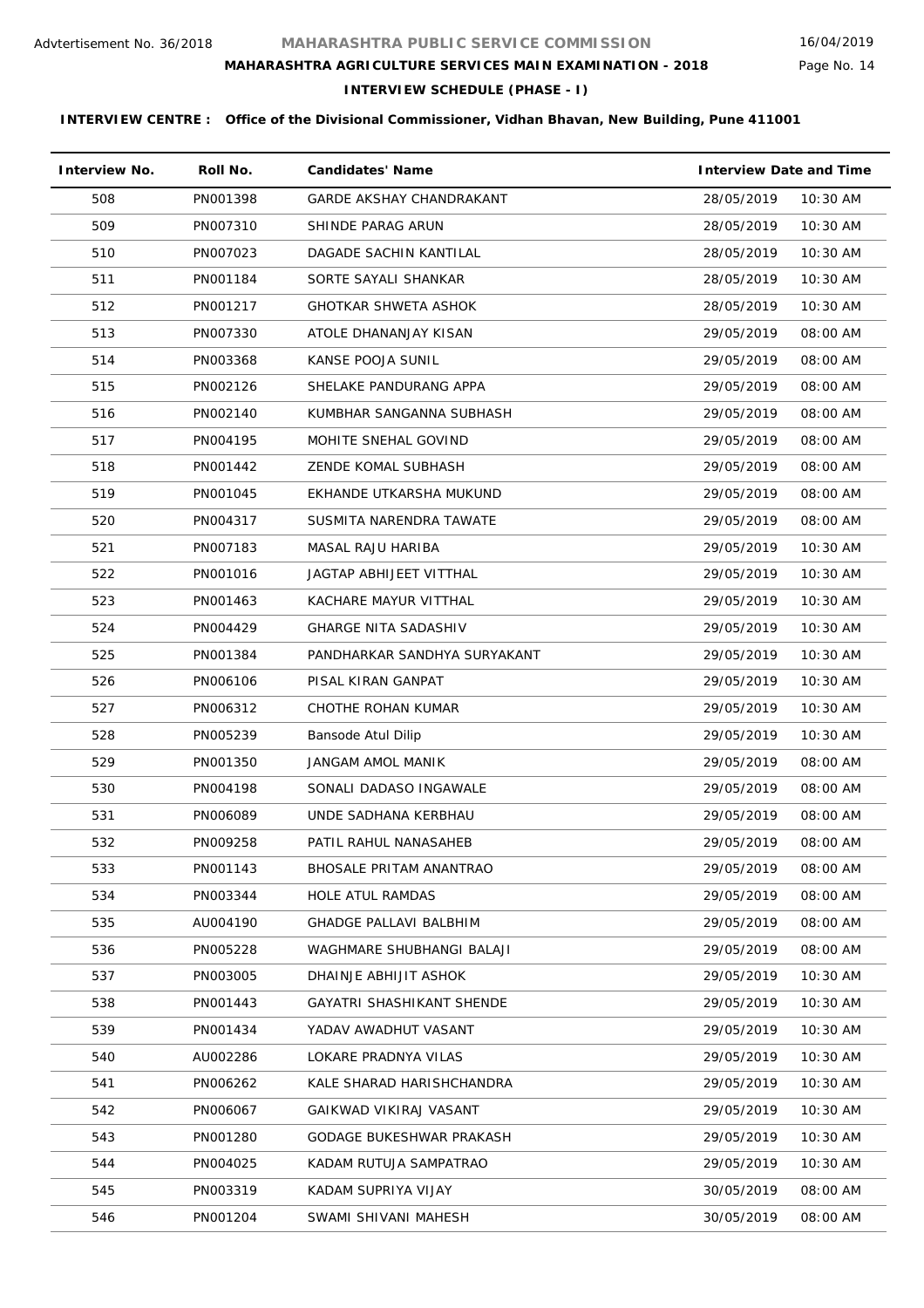# **MAHARASHTRA AGRICULTURE SERVICES MAIN EXAMINATION - 2018**

**INTERVIEW SCHEDULE (PHASE - I)**

| <b>Interview No.</b> | Roll No. | <b>Candidates' Name</b>       | <b>Interview Date and Time</b> |
|----------------------|----------|-------------------------------|--------------------------------|
| 547                  | AU001071 | MALI POONAM RAJENDRA          | 30/05/2019<br>08:00 AM         |
| 548                  | PN005082 | PRAVIN RATILAL BHOSALE        | 30/05/2019<br>08:00 AM         |
| 549                  | PN007080 | KANASE SMITA SAMPAT           | 08:00 AM<br>30/05/2019         |
| 550                  | PN002411 | HARSHA BABAN GUND             | 30/05/2019<br>08:00 AM         |
| 551                  | PN004049 | CHASKAR DHANSHRI VILAS        | 08:00 AM<br>30/05/2019         |
| 552                  | PN004004 | <b>GHODAKE SURAJ ASHOK</b>    | 30/05/2019<br>08:00 AM         |
| 553                  | PN002336 | BHOSALE BUDDHISAGAR RAGHUNATH | 30/05/2019<br>10:30 AM         |
| 554                  | PN009235 | LINGE VAIBHAV JEEVAN          | 30/05/2019<br>10:30 AM         |
| 555                  | PN009134 | SACHIN MAHADEV TELI           | 30/05/2019<br>10:30 AM         |
| 556                  | MB001162 | AJAY TUKARAM HULE             | 30/05/2019<br>10:30 AM         |
| 557                  | PN003125 | <b>GAVADE SHARAD NARAYAN</b>  | 10:30 AM<br>30/05/2019         |
| 558                  | AU002197 | SHETE SNEHA MAHAVIR           | 30/05/2019<br>10:30 AM         |
| 559                  | PN007294 | NANGARE MANGESH VILAS         | 10:30 AM<br>30/05/2019         |
| 560                  | PN009073 | DHAGE TEJDEEP DNYANESHWAR     | 10:30 AM<br>30/05/2019         |
| 561                  | PN005038 | KHARAT JAYSHREE KISAN         | 30/05/2019<br>08:00 AM         |
| 562                  | PN004238 | BHOSALE RUPALI DATTATRAYA     | 30/05/2019<br>08:00 AM         |
| 563                  | PN001246 | BORKAR NEELAM SHIVAJI         | 30/05/2019<br>08:00 AM         |
| 564                  | AU004004 | LAGARE AISHWARYA SURYAKANT    | 30/05/2019<br>08:00 AM         |
| 565                  | PN009242 | DHAVALE SAGAR ASHOK           | 30/05/2019<br>08:00 AM         |
| 566                  | PN001009 | LALGE AKSHAY TUKARAM          | 30/05/2019<br>08:00 AM         |
| 567                  | PN004347 | LALGE SAGAR TUKARAM           | 30/05/2019<br>08:00 AM         |
| 568                  | AU002052 | gadekar sonali sambhaji       | 30/05/2019<br>08:00 AM         |
| 569                  | PN006104 | LANGOTE SHRIKANT DIGAMBAR     | 30/05/2019<br>10:30 AM         |
| 570                  | PN009220 | <b>MADAKE SURAJ SONA</b>      | 30/05/2019<br>$10:30$ AM       |
| 571                  | PN002090 | KADAM ANJALI KALIDAS          | 30/05/2019<br>$10:30$ AM       |
| 572                  | PN005063 | TEJASHREE TUKARAM BHOSALE     | 30/05/2019<br>10:30 AM         |
| 573                  | PN005062 | KIRAN TUKARAM BHOSALE         | 30/05/2019<br>10:30 AM         |
| 574                  | PN001209 | BHOR VISHAL LIMBRAJ           | 30/05/2019<br>$10:30$ AM       |
| 575                  | PN008274 | <b>GIRAM SUNIL VAIJINATH</b>  | 30/05/2019<br>10:30 AM         |
| 576                  | AU001193 | WANAVE ASHWINI VILAS          | 30/05/2019<br>10:30 AM         |
| 577                  | AU001142 | SUTAR SONALI HANMANTRAO       | 31/05/2019<br>08:00 AM         |
| 578                  | PN003444 | DHERANGE PRIYANKA BALU        | 31/05/2019<br>08:00 AM         |
| 579                  | PN002156 | DESAI RANJIT UTTAMRAO         | 31/05/2019<br>08:00 AM         |
| 580                  | PN004058 | DARANGE AMOL SHIVAJI          | 31/05/2019<br>08:00 AM         |
| 581                  | PN008224 | PATIL PRUTHVIRAJ SUHAS        | 31/05/2019<br>08:00 AM         |
| 582                  | PN004450 | <b>GAWADE PRASHANT NAMDEO</b> | 31/05/2019<br>08:00 AM         |
| 583                  | PN007261 | CHORMALE MOHINI VISHNU        | 31/05/2019<br>08:00 AM         |
| 584                  | PN003206 | NIKAT VISHNU DATTATRAY        | 31/05/2019<br>08:00 AM         |
| 585                  | PN009184 | INGALE VIJAY SAJJAN           | 31/05/2019<br>10:30 AM         |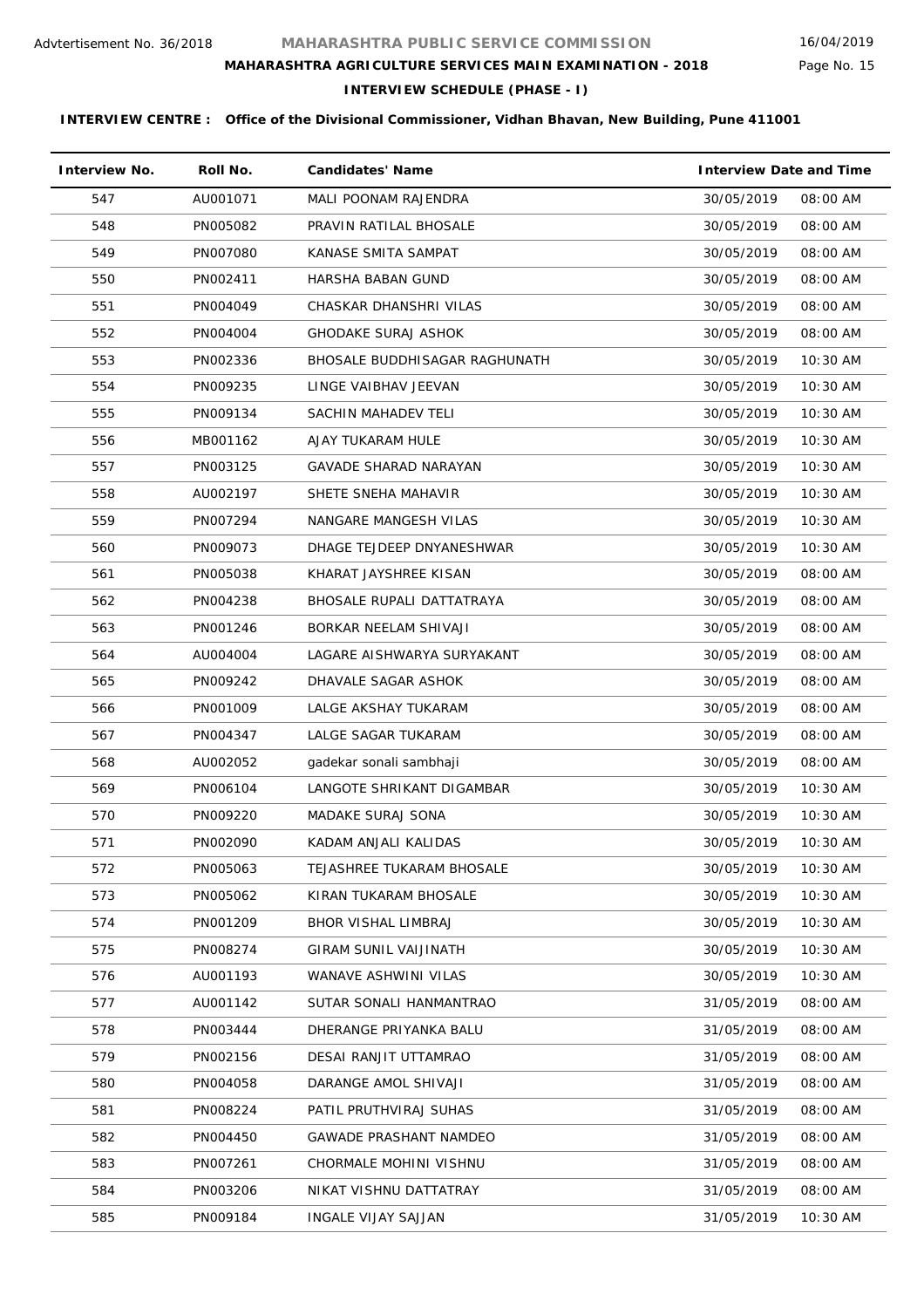Page No. 16

# **MAHARASHTRA AGRICULTURE SERVICES MAIN EXAMINATION - 2018**

**INTERVIEW SCHEDULE (PHASE - I)**

| <b>Interview No.</b> | Roll No. | <b>Candidates' Name</b>        | <b>Interview Date and Time</b> |
|----------------------|----------|--------------------------------|--------------------------------|
| 586                  | PN009128 | MUDAKE AMRUT VIJAYKUMAR        | 31/05/2019<br>10:30 AM         |
| 587                  | PN001256 | DANANE NITA SHANKAR            | 31/05/2019<br>10:30 AM         |
| 588                  | PN008129 | Mohite Prakash Balaso          | 31/05/2019<br>10:30 AM         |
| 589                  | PN005286 | SAWANT RUCHIRA KUBER           | 31/05/2019<br>10:30 AM         |
| 590                  | PN001363 | TARADE SUJATA ASHOK            | 31/05/2019<br>10:30 AM         |
| 591                  | MB001089 | <b>GHADAGE NITIN CHITRASEN</b> | 31/05/2019<br>10:30 AM         |
| 592                  | AU002186 | JADHAV KRANTI ANANDRAO         | 31/05/2019<br>10:30 AM         |
| 593                  | PN007092 | NIKAT VARSHA MAHADEO           | 31/05/2019<br>08:00 AM         |
| 594                  | PN008095 | chetan vitthal kamble          | 31/05/2019<br>08:00 AM         |
| 595                  | PN008280 | POOJA DUDUSKAR                 | 31/05/2019<br>08:00 AM         |
| 596                  | PN003400 | JADHAV MOHINI APPASO           | 31/05/2019<br>08:00 AM         |
| 597                  | PN007110 | MANE POOJA VIKAS               | 08:00 AM<br>31/05/2019         |
| 598                  | PN001502 | ZARKAR SUPRIYA SUNIL           | 08:00 AM<br>31/05/2019         |
| 599                  | AU003265 | CHAVARE SUJATA RAMCHANDRA      | 31/05/2019<br>08:00 AM         |
| 600                  | PN004442 | <b>JAGTAP SURAJ ANIL</b>       | 31/05/2019<br>08:00 AM         |
| 601                  | PN003047 | PALAKHE SUPRIYA MAHADEV        | 31/05/2019<br>10:30 AM         |
| 602                  | PN008220 | MANE AKSHAY ASHOK              | 31/05/2019<br>$10:30$ AM       |
| 603                  | PN006360 | DUDHANE AJINKYA LAXMAN         | 31/05/2019<br>10:30 AM         |
| 604                  | PN003489 | PATIL PRAJAKTA TANAJIRAO       | 31/05/2019<br>10:30 AM         |
| 605                  | PN002099 | VIRKAR SUJATA SURYAKANT        | 31/05/2019<br>10:30 AM         |
| 606                  | PN001325 | SAWANT YUVRAJ RAJARAM          | 31/05/2019<br>10:30 AM         |
| 607                  | PN004245 | KUMBHAR DIPALEE VASANT         | 31/05/2019<br>$10:30$ AM       |
| 608                  | PN003204 | Mali Ajit Dhananjay            | 31/05/2019<br>10:30 AM         |
| 609                  | PN001395 | THANKE VISHAL PANDIT           | 01/06/2019<br>08:00 AM         |
| 610                  | PN006045 | <b>GHADAGE PALLAVI DHANAJI</b> | 01/06/2019<br>08:00 AM         |
| 611                  | PN003220 | SALE HARISH TANAJI             | 08:00 AM<br>01/06/2019         |
| 612                  | PN001122 | Rajani Ashok Bagal             | 01/06/2019<br>08:00 AM         |
| 613                  | PN005102 | WAGH VAIBHAV POPATRAO          | 01/06/2019<br>08:00 AM         |
| 614                  | PN001431 | <b>GAWADE PRANALI NAVNATH</b>  | 01/06/2019<br>08:00 AM         |
| 615                  | PN001081 | GAIKWAD PALLAVI ASHOK          | 01/06/2019<br>08:00 AM         |
| 616                  | PN005409 | GORADE MINAKSHI SHANKAR        | 01/06/2019<br>08:00 AM         |
| 617                  | PN007013 | PATIL DIPIKA ANANDRAO          | 01/06/2019<br>10:30 AM         |
| 618                  | PN004434 | BHUIKAR RUSHIKESH LAXMAN       | 01/06/2019<br>10:30 AM         |
| 619                  | PN001369 | SURWASE MADHURI MAHADEV        | 01/06/2019<br>10:30 AM         |
| 620                  | PN003457 | Gujale Suryakant Vilas         | 01/06/2019<br>10:30 AM         |
| 621                  | PN004478 | MANE SWAPNIL SUBHASH           | 01/06/2019<br>10:30 AM         |
| 622                  | PN001113 | Torane Kirti Subash            | 01/06/2019<br>10:30 AM         |
| 623                  | PN003227 | AMOL SHAHAJI SHINDE            | 01/06/2019<br>10:30 AM         |
| 624                  | PN008207 | DHUMAL SANKET SANJAY           | 01/06/2019<br>10:30 AM         |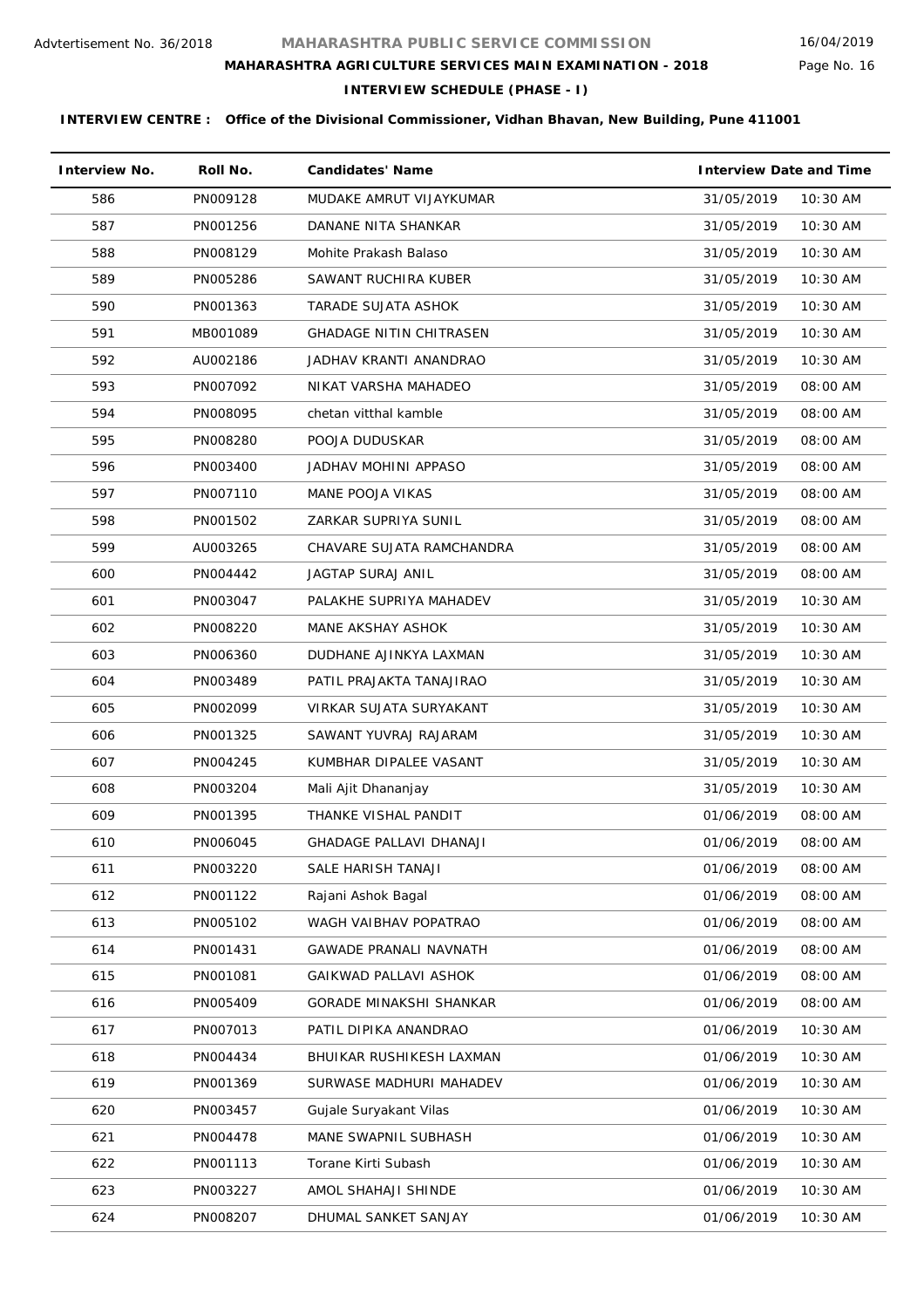Page No. 17

# **MAHARASHTRA AGRICULTURE SERVICES MAIN EXAMINATION - 2018**

**INTERVIEW SCHEDULE (PHASE - I)**

| <b>Interview No.</b> | Roll No. | <b>Candidates' Name</b>     | <b>Interview Date and Time</b> |
|----------------------|----------|-----------------------------|--------------------------------|
| 625                  | PN002081 | BACHUTE AISHWARYA BHIMRAO   | 01/06/2019<br>08:00 AM         |
| 626                  | PN004293 | SIRSAT SACHIN ARUN          | 01/06/2019<br>08:00 AM         |
| 627                  | AU003089 | <b>BHOSALE VARSHA ASHOK</b> | 01/06/2019<br>08:00 AM         |
| 628                  | PN002031 | DESAI DHANASHREE DINKAR     | 01/06/2019<br>08:00 AM         |
| 629                  | PN005256 | PATIL SUPRIYA SUNIL         | 01/06/2019<br>08:00 AM         |
| 630                  | PN006169 | PATIL MAHENDRA RAVINDRA     | 01/06/2019<br>08:00 AM         |
| 631                  | PN001239 | MARKAD SHILPA SAMBHAJI      | 01/06/2019<br>08:00 AM         |
| 632                  | AU002289 | BANSODE JAYDEEP BHIMRAO     | 01/06/2019<br>08:00 AM         |
| 633                  | PN006359 | JADHAV RAHUL JAYWANT        | 01/06/2019<br>10:30 AM         |
| 634                  | PN002010 | ADSULE NILESH BALU          | 01/06/2019<br>$10:30$ AM       |
| 635                  | AU004183 | KALE KOMAL MAHADEV          | 01/06/2019<br>10:30 AM         |
| 636                  | PN004270 | KOLI SAGAR VILAS            | 01/06/2019<br>$10:30$ AM       |
| 637                  | PN001329 | REDE MONALI RAOSAHEB        | 01/06/2019<br>10:30 AM         |
| 638                  | PN001406 | SAPATE ABHISHEK UTTARESHWAR | 01/06/2019<br>$10:30$ AM       |
| 639                  | PN005274 | MAITRI MAHADEV PRAKASH      | 01/06/2019<br>10:30 AM         |
| 640                  | PN004411 | PATIL PRAMILA BALASAHEB     | 01/06/2019<br>10:30 AM         |
| 641                  | PN004443 | SHINDE SANKETA SUNIL        | 03/06/2019<br>08:00 AM         |
| 642                  | AU001344 | GHODEKAR VINOD KHANDU       | 03/06/2019<br>08:00 AM         |
| 643                  | AU002072 | NIKALJE PRASHIKA ANAND      | 03/06/2019<br>08:00 AM         |
| 644                  | PN002280 | SHINDE PRASHANT BALASAHEB   | 08:00 AM<br>03/06/2019         |
| 645                  | PN002274 | THORAT SHEKHAR JINNAPPA     | 03/06/2019<br>08:00 AM         |
| 646                  | PN001111 | SHINDE VISHAL LAHU          | 03/06/2019<br>08:00 AM         |
| 647                  | PN002273 | LAVHATE SUSHANT BAJIRAO     | 03/06/2019<br>08:00 AM         |
| 648                  | PN005199 | NANAWARE VIVEK SHASHIKANT   | 03/06/2019<br>08:00 AM         |
| 649                  | PN003052 | KASHID PRANITA SATISH       | 03/06/2019<br>10:30 AM         |
| 650                  | PN008202 | NALE DINESH SAVATA          | 03/06/2019<br>10:30 AM         |
| 651                  | PN003026 | KAVATHE VITTHAL BHAGWAN     | 03/06/2019<br>10:30 AM         |
| 652                  | PN006030 | PAWAR MOHINI YUVARAJ        | 10:30 AM<br>03/06/2019         |
| 653                  | PN003140 | ADSUL SUKANYA SURYAKANT     | 03/06/2019<br>10:30 AM         |
| 654                  | AU001073 | MORE KOMAL TANAJI           | 03/06/2019<br>10:30 AM         |
| 655                  | PN004273 | MORE DIVYA DILIP            | 03/06/2019<br>10:30 AM         |
| 656                  | PN009161 | Mane Hemant Dattaji         | 03/06/2019<br>10:30 AM         |
| 657                  | PN001194 | BHUJBAL SARIKA ULHAS        | 03/06/2019<br>08:00 AM         |
| 658                  | PN007224 | KALE HARSHWARDHAN KAKASO    | 03/06/2019<br>08:00 AM         |
| 659                  | PN005074 | TAMBOLI AMJAD DAGADU        | 03/06/2019<br>08:00 AM         |
| 660                  | PN005024 | VADE PRASHANT PUNDLIK       | 08:00 AM<br>03/06/2019         |
| 661                  | PN006254 | sujit pandurang daware      | 03/06/2019<br>08:00 AM         |
| 662                  | PN003099 | JANJAL PRIYA SANJAY         | 08:00 AM<br>03/06/2019         |
| 663                  | AU001004 | MULIK ABHIJEET DHANAJI      | 03/06/2019<br>08:00 AM         |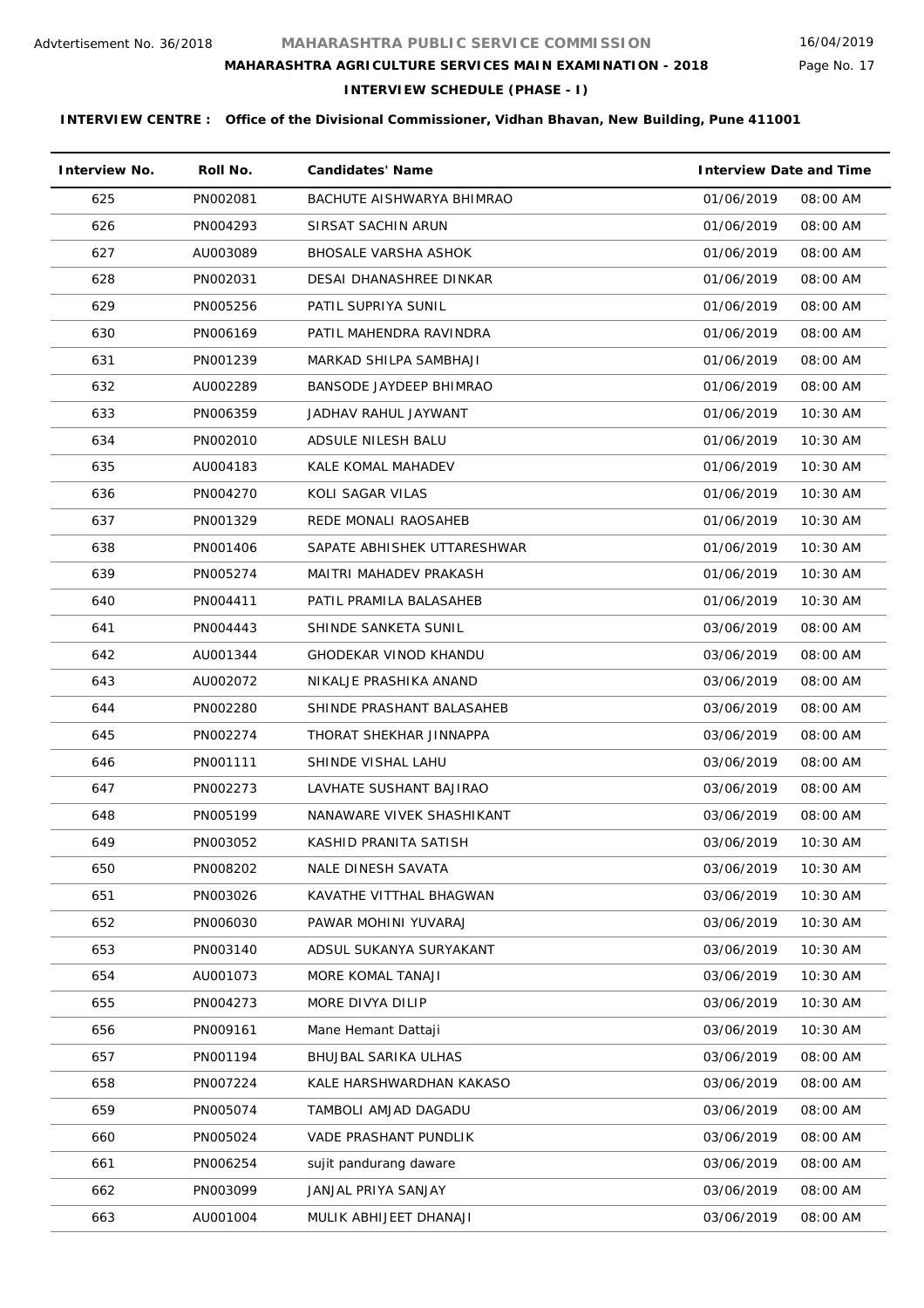# **MAHARASHTRA AGRICULTURE SERVICES MAIN EXAMINATION - 2018**

**INTERVIEW SCHEDULE (PHASE - I)**

| <b>Interview No.</b> | Roll No. | <b>Candidates' Name</b>           | <b>Interview Date and Time</b> |
|----------------------|----------|-----------------------------------|--------------------------------|
| 664                  | PN002178 | JADHAV MAYURI RAMESH              | 03/06/2019<br>08:00 AM         |
| 665                  | PN004282 | RANDIVE NITIN SAMBHAJI            | 03/06/2019<br>10:30 AM         |
| 666                  | PN005304 | JAGTAP MAYURI MARUTI              | 03/06/2019<br>10:30 AM         |
| 667                  | PN001175 | TORANE MOHAN MADHUKAR             | 03/06/2019<br>10:30 AM         |
| 668                  | PN004043 | GADHAVE PRAMOD MADHAVRAO          | 03/06/2019<br>10:30 AM         |
| 669                  | PN002028 | SUTAR SANTOSH KESHAV              | 03/06/2019<br>10:30 AM         |
| 670                  | PN008193 | CHIKANE SANKET RAMESH             | 03/06/2019<br>10:30 AM         |
| 671                  | PN005330 | SARADE PRASHANT KALLAPPA          | 03/06/2019<br>10:30 AM         |
| 672                  | PN005416 | WAGHMARE SHRINIVAS VITTHAL        | 03/06/2019<br>10:30 AM         |
| 673                  | AU004142 | CHAVAN GAYATRI RAMESHWAR          | 04/06/2019<br>08:00 AM         |
| 674                  | AU003049 | LADKAT KIRTI SHANKAR              | 04/06/2019<br>08:00 AM         |
| 675                  | NG002121 | SWAPNIL PAWAR                     | 04/06/2019<br>08:00 AM         |
| 676                  | AU004147 | SHIRSATH MILIND BHIMSINGH         | 04/06/2019<br>08:00 AM         |
| 677                  | PN007025 | ROKADE NITIN TATYASO              | 04/06/2019<br>08:00 AM         |
| 678                  | PN008194 | KALBHOR SUPRIYA SANJAY            | 04/06/2019<br>08:00 AM         |
| 679                  | AU001148 | <b>GAWADE BHARATI CHANDRAKANT</b> | 04/06/2019<br>08:00 AM         |
| 680                  | PN004247 | UDAY SHIVAJI LENGARE              | 04/06/2019<br>08:00 AM         |
| 681                  | PN004080 | <b>GHADGE SAYALI KALIDAS</b>      | 04/06/2019<br>10:30 AM         |
| 682                  | PN006177 | MRUDULA BALASAHEB KOLI            | 04/06/2019<br>10:30 AM         |
| 683                  | PN004122 | SURNAR DATTATRY VENKATRAO         | 04/06/2019<br>10:30 AM         |
| 684                  | PN006134 | Suradkar Yogesh Sudhakar          | 04/06/2019<br>10:30 AM         |
| 685                  | PN001410 | DUMBRE SHRADDHA KIRAN             | 04/06/2019<br>10:30 AM         |
| 686                  | PN007297 | MANEDESHMUKH RESHMA DATTATRYA     | 04/06/2019<br>10:30 AM         |
| 687                  | PN006096 | CHAVAN ADHIK SURESH               | 04/06/2019<br>10:30 AM         |
| 688                  | PN005005 | SATAPUTE SUNIL MALAKARI           | 04/06/2019<br>$10:30$ AM       |
| 689                  | PN001176 | WAGHMODE DAYANAND SAHEBRAO        | 04/06/2019<br>08:00 AM         |
| 690                  | PN002016 | PAWAR RAJESH PRATAP               | 04/06/2019<br>08:00 AM         |
| 691                  | PN002329 | KAMBLE SUJATA SUBHASH             | 04/06/2019<br>08:00 AM         |
| 692                  | PN007059 | AWARE DATTATRAYA SANJAY           | 04/06/2019<br>08:00 AM         |
| 693                  | PN007260 | METE JAYKUMAR DATTATRAY           | 04/06/2019<br>08:00 AM         |
| 694                  | PN001065 | PAWAR NEHA RAMCHANDRA             | 04/06/2019<br>08:00 AM         |
| 695                  | PN008031 | KHADE GAJANAN ASHOK               | 04/06/2019<br>08:00 AM         |
| 696                  | AU004182 | PHARANDE NEHA HANMANT             | 08:00 AM<br>04/06/2019         |
| 697                  | PN005268 | MORE SWAPNAJA SUNIL               | 04/06/2019<br>10:30 AM         |
| 698                  | PN003369 | <b>GADADE SNEHA LAXMAN</b>        | 04/06/2019<br>10:30 AM         |
| 699                  | PN003374 | JADHAV SACHIN SURYAKANT           | 04/06/2019<br>10:30 AM         |
| 700                  | PN005184 | <b>GHARBUDE NITEEN APPA</b>       | 04/06/2019<br>10:30 AM         |
| 701                  | PN001123 | SALUNKHE JAYSHREE TANAJI          | 04/06/2019<br>10:30 AM         |
| 702                  | PN007095 | GUNJAVATE PRASAD ROHIDAS          | 04/06/2019<br>10:30 AM         |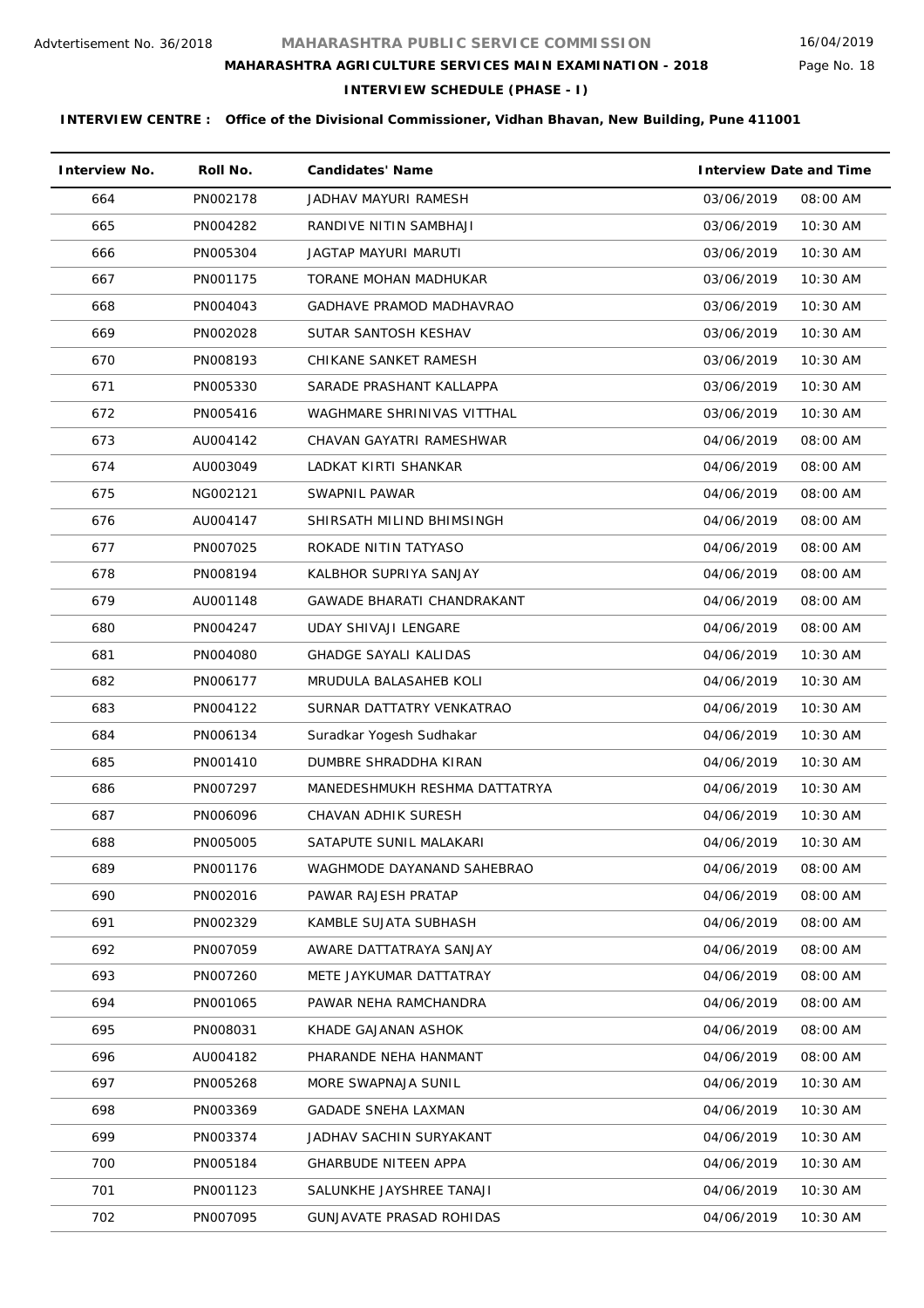Page No. 19

# **MAHARASHTRA AGRICULTURE SERVICES MAIN EXAMINATION - 2018**

**INTERVIEW SCHEDULE (PHASE - I)**

| <b>Interview No.</b> | Roll No. | <b>Candidates' Name</b>      | <b>Interview Date and Time</b> |
|----------------------|----------|------------------------------|--------------------------------|
| 703                  | PN008107 | jankar ajit vilas            | 04/06/2019<br>10:30 AM         |
| 704                  | PN008177 | Vishal Laxman Mote           | 04/06/2019<br>10:30 AM         |
| 705                  | PN004311 | SHINDE VISHNU TANAJI         | 06/06/2019<br>08:00 AM         |
| 706                  | NG001233 | SHELKE PANKAJ VITTHAL        | 06/06/2019<br>08:00 AM         |
| 707                  | NG001040 | NANGARE SHITAL BHAGAVAN      | 06/06/2019<br>08:00 AM         |
| 708                  | AU001369 | INGULKAR SAMPADA KISAN       | 06/06/2019<br>08:00 AM         |
| 709                  | MB001112 | MAINABAI BIRA KARE           | 06/06/2019<br>08:00 AM         |
| 710                  | PN005273 | DOLTADE SONALI JAGANNATH     | 06/06/2019<br>08:00 AM         |
| 711                  | PN001227 | JOSHI MANGESH BHAGAWAN       | 06/06/2019<br>08:00 AM         |
| 712                  | PN005083 | JAGADALE JEEVAN SHRIRANG     | 06/06/2019<br>08:00 AM         |
| 713                  | PN007030 | PANDIT SUPRIYA SUBHASH       | 06/06/2019<br>10:30 AM         |
| 714                  | PN004103 | SAGAR SUKHADEV GAIKWAD       | 06/06/2019<br>10:30 AM         |
| 715                  | PN004289 | KARALE ONKAR NARAYAN         | 10:30 AM<br>06/06/2019         |
| 716                  | PN006263 | WAGH GANESH KADU             | 06/06/2019<br>$10:30$ AM       |
| 717                  | PN001288 | VANJARI SHIVALILA ABASO      | 06/06/2019<br>$10:30$ AM       |
| 718                  | PN003434 | SHINDE MAYURI KRISHNA        | 06/06/2019<br>10:30 AM         |
| 719                  | PN005295 | KALBHOR DATTATRAY SHANKARRAO | 06/06/2019<br>$10:30$ AM       |
| 720                  | PN006113 | LOKHANDE POOJA VILAS         | 06/06/2019<br>$10:30$ AM       |
| 721                  | PN002166 | DHAIGUDE RAMCHANDRA DNYANOBA | 08:00 AM<br>06/06/2019         |
| 722                  | PN008105 | SALUNKHE ROHINI HANUMANT     | 06/06/2019<br>08:00 AM         |
| 723                  | AU003002 | PADALKAR SWAPNITA YASHWANT   | 06/06/2019<br>08:00 AM         |
| 724                  | PN007258 | KHARAT VASUNDHARA ABASAHEB   | 08:00 AM<br>06/06/2019         |
| 725                  | PN005423 | MANE PRADNYA BALASAHEB       | 06/06/2019<br>08:00 AM         |
| 726                  | PN002350 | SHINDE TEJASHREE SUBHASH     | 06/06/2019<br>08:00 AM         |
| 727                  | PN009198 | JADHAV SATISH ARUNRAO        | 06/06/2019<br>08:00 AM         |
| 728                  | PN002386 | KALYANKAR NIKHIL NANDKUMAR   | 06/06/2019<br>08:00 AM         |
| 729                  | PN001108 | SHINDE RUPALI JANARDHAN      | 06/06/2019<br>10:30 AM         |
| 730                  | PN005121 | Vyavahare Sunil Pandurang    | 10:30 AM<br>06/06/2019         |
| 731                  | PN009071 | RANMODE SARIKA BHAGWAN       | 06/06/2019<br>10:30 AM         |
| 732                  | PN006269 | Baad Mahesh Vitthal          | 10:30 AM<br>06/06/2019         |
| 733                  | PN008285 | BHOSALE ROHIDAS DATTATRAYA   | 06/06/2019<br>10:30 AM         |
| 734                  | AU002107 | MADANE MONIKA BHIMRAO        | 06/06/2019<br>10:30 AM         |
| 735                  | AU001366 | SHINDE SNEHAL BHIMRAO        | 10:30 AM<br>06/06/2019         |
| 736                  | PN004309 | BHAUSAHEB ARJUN JADHAV       | 06/06/2019<br>10:30 AM         |
| 737                  | PN002504 | KANICHE SWAPNIL TUKARAM      | 07/06/2019<br>08:00 AM         |
| 738                  | PN001354 | PATIL VIKAS HARIDAS          | 07/06/2019<br>08:00 AM         |
| 739                  | PN005101 | PRAVIN TANAJI KOLI           | 07/06/2019<br>08:00 AM         |
| 740                  | PN003467 | KADAM MANISHA KANTILAL       | 07/06/2019<br>08:00 AM         |
| 741                  | PN003258 | CHOUGULE SANTOSH BHAIRU      | 07/06/2019<br>08:00 AM         |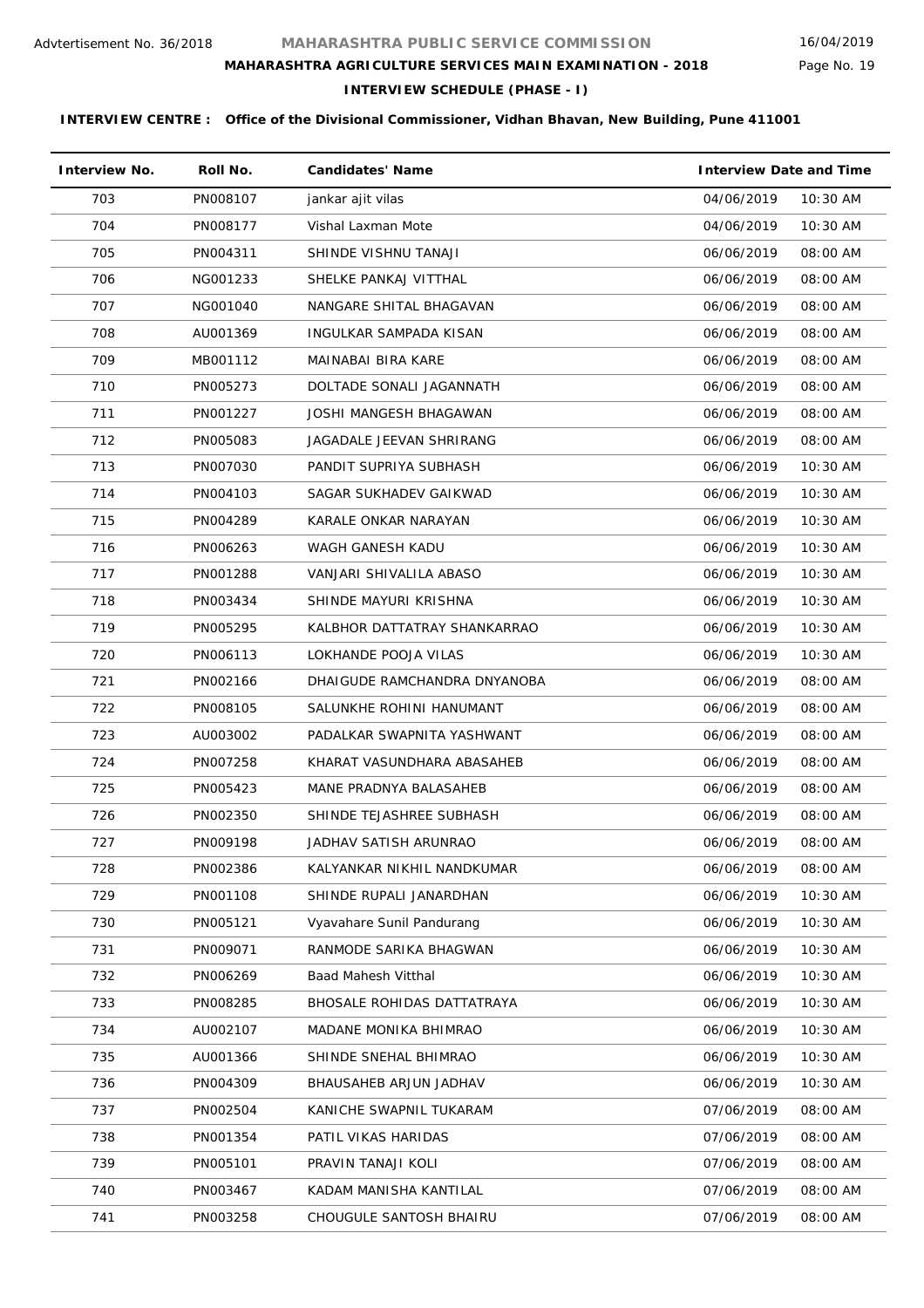Page No. 20

# **MAHARASHTRA AGRICULTURE SERVICES MAIN EXAMINATION - 2018**

**INTERVIEW SCHEDULE (PHASE - I)**

| <b>Interview No.</b> | Roll No. | <b>Candidates' Name</b>          | <b>Interview Date and Time</b> |
|----------------------|----------|----------------------------------|--------------------------------|
| 742                  | PN003450 | BADEKAR SAYALI SHASHIKANT        | 07/06/2019<br>08:00 AM         |
| 743                  | PN004312 | Rupali Eknath Papade             | 07/06/2019<br>08:00 AM         |
| 744                  | PN002072 | KOKANI RAJANI BHAURAM            | 07/06/2019<br>08:00 AM         |
| 745                  | PN004154 | MASAL MAHESH RAMCHANDRA          | 07/06/2019<br>10:30 AM         |
| 746                  | PN001066 | DAIN SHIVANI HARISHCHANDRA       | 07/06/2019<br>10:30 AM         |
| 747                  | PN004168 | CHAVAN POONAM APPA               | 07/06/2019<br>10:30 AM         |
| 748                  | PN002341 | DHANE ANUJA DAIVASHIL            | 07/06/2019<br>10:30 AM         |
| 749                  | PN003255 | POTALE SONALI DINKAR             | 07/06/2019<br>$10:30$ AM       |
| 750                  | PN005309 | Marathe Sandesh Vilas            | 07/06/2019<br>10:30 AM         |
| 751                  | PN007249 | <b>GHARGE SHITAL RAMACHANDRA</b> | 07/06/2019<br>10:30 AM         |
| 752                  | PN004003 | INGALE SHIVKANYA VAIJINATH       | 07/06/2019<br>10:30 AM         |
| 753                  | AU001056 | Jadhav Reshma Bramhdev           | 07/06/2019<br>08:00 AM         |
| 754                  | AU002120 | RODE VRUSHALI RANGANATH          | 07/06/2019<br>08:00 AM         |
| 755                  | AU003013 | AMRUTSAGAR ASHWINEE SHASHIKANT   | 07/06/2019<br>08:00 AM         |
| 756                  | PN003093 | SARGAR KOMAL MAHADEO             | 07/06/2019<br>08:00 AM         |
| 757                  | PN005285 | Sargar suresh bira               | 07/06/2019<br>08:00 AM         |
| 758                  | PN003480 | PATIL TEJASWINI VILAS            | 07/06/2019<br>08:00 AM         |
| 759                  | PN003498 | <b>MANE SUSHANT SUNIL</b>        | 07/06/2019<br>08:00 AM         |
| 760                  | AU002163 | DHAYGUDE SNEHAL SHRIMANT         | 07/06/2019<br>08:00 AM         |
| 761                  | AU001161 | BANSODE VINAYA DILIP             | 07/06/2019<br>10:30 AM         |
| 762                  | PN009270 | DESAI SANTOSH BALASAHEB          | 07/06/2019<br>10:30 AM         |
| 763                  | PN008148 | PATIL KSHITEEJA BHAGAWAN         | 07/06/2019<br>10:30 AM         |
| 764                  | PN003219 | DEOKATE GITABAI PANDURANG        | 07/06/2019<br>10:30 AM         |
| 765                  | NG001166 | THITE KRISHNADEO LAXMAN          | 10:30 AM<br>07/06/2019         |
| 766                  | PN003063 | NAMADE KAJAL RAJKUMAR            | 07/06/2019<br>10:30 AM         |
| 767                  | AU004248 | ASHVINI DILIP MHASKE             | 07/06/2019<br>10:30 AM         |
| 768                  | PN009119 | ASHTEKAR ROHIT PRAKASH           | 07/06/2019<br>10:30 AM         |
| 769                  | PN004330 | BHOSALE SUSHANT VYANKATRAO       | 10/06/2019<br>08:00 AM         |
| 770                  | PN007262 | MORE POOJA SANJAY                | 10/06/2019<br>08:00 AM         |
| 771                  | PN001153 | VARSHA TURAMBEKAR                | 10/06/2019<br>08:00 AM         |
| 772                  | PN003214 | <b>BHONG ANAND UTTAM</b>         | 10/06/2019<br>08:00 AM         |
| 773                  | PN002242 | RANJANE VARADA SATISH            | 10/06/2019<br>08:00 AM         |
| 774                  | PN008223 | <b>GHADAGE NAVANATH BHAGAVAN</b> | 10/06/2019<br>08:00 AM         |
| 775                  | PN006283 | BONGE HARIDAS BHIMRAO            | 10/06/2019<br>08:00 AM         |
| 776                  | PN004251 | MEDHE VIKAS MACHHINDRA           | 10/06/2019<br>08:00 AM         |
| 777                  | PN003337 | BHOSALE GANESH ASHOK             | 10/06/2019<br>10:30 AM         |
| 778                  | PN003068 | <b>GANESH BHAGWAT DURANDE</b>    | 10/06/2019<br>$10:30$ AM       |
| 779                  | PN001402 | DHERE SACHIN DURYODHAN           | 10/06/2019<br>10:30 AM         |
| 780                  | NG002253 | SHINDE ARVIND NAGNATH            | 10/06/2019<br>10:30 AM         |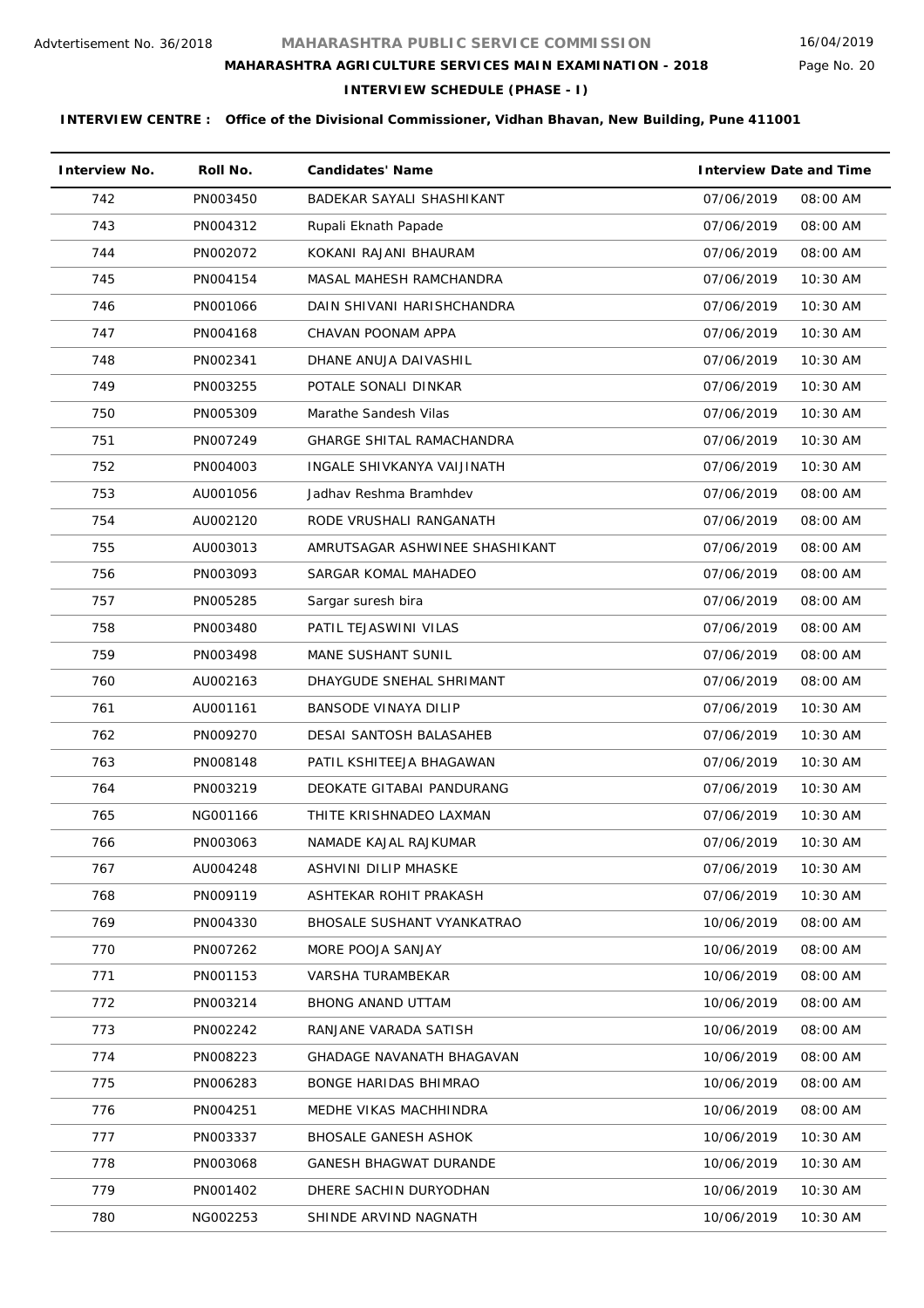Page No. 21

# **MAHARASHTRA AGRICULTURE SERVICES MAIN EXAMINATION - 2018**

**INTERVIEW SCHEDULE (PHASE - I)**

| <b>Interview No.</b> | Roll No. | <b>Candidates' Name</b>          | <b>Interview Date and Time</b> |
|----------------------|----------|----------------------------------|--------------------------------|
| 781                  | PN008287 | Dangare Ramkrishna Dattatray     | 10/06/2019<br>10:30 AM         |
| 782                  | PN004059 | GAIKWAD POOJA KHUSHALCHAND       | 10/06/2019<br>10:30 AM         |
| 783                  | PN005313 | MANUGADE RUTUJA PATANGRAO        | 10/06/2019<br>10:30 AM         |
| 784                  | PN002102 | BHISE AMRUTA VISHWAS             | 10/06/2019<br>10:30 AM         |
| 785                  | PN001495 | DOKE SUPRIYA RAMCHANDRA          | 10/06/2019<br>08:00 AM         |
| 786                  | PN003446 | THORAT NITEEN HANAMANT           | 10/06/2019<br>08:00 AM         |
| 787                  | AU001111 | CHOPADE PRAVIN SURESH            | 10/06/2019<br>08:00 AM         |
| 788                  | PN007159 | SHINDE CHHAYA TUKARAM            | 10/06/2019<br>08:00 AM         |
| 789                  | PN007295 | NIMBALKAR MADHURI CHANGDEV       | 10/06/2019<br>08:00 AM         |
| 790                  | PN006068 | KATKAR PALLAVI MACHINDRA         | 10/06/2019<br>08:00 AM         |
| 791                  | PN003396 | LIPARE PRATIKSHA DEEPAK          | 10/06/2019<br>08:00 AM         |
| 792                  | PN008091 | <b>BHOSALE RAVI RAJENDRA</b>     | 10/06/2019<br>08:00 AM         |
| 793                  | PN004417 | YADAV BHAKTI PANDHARINATH        | 10/06/2019<br>10:30 AM         |
| 794                  | PN009151 | KOLEKAR AKSHAY BAPUSO            | 10/06/2019<br>10:30 AM         |
| 795                  | AU001059 | LOHAR PRASHANT SHIVAJI           | 10:30 AM<br>10/06/2019         |
| 796                  | PN006156 | phadtare vaishali bharat         | 10/06/2019<br>10:30 AM         |
| 797                  | PN002482 | NIKAM SONALI KAILASH             | 10:30 AM<br>10/06/2019         |
| 798                  | PN003043 | SARADE ZUMBAR BHAGWAT            | 10/06/2019<br>10:30 AM         |
| 799                  | AU001123 | ZANJE AKKATAI DNYANDEV           | 10:30 AM<br>10/06/2019         |
| 800                  | AU004292 | MALI PALLAVI DATTATRAY           | 10/06/2019<br>10:30 AM         |
| 801                  | PN004124 | BHOSALE ARCHANA ASHOK            | 08:00 AM<br>11/06/2019         |
| 802                  | MB001202 | TONE RAJENDRA PRAKASH            | 11/06/2019<br>08:00 AM         |
| 803                  | PN006079 | SONAWANE SUPRIYA VIJAY           | 11/06/2019<br>08:00 AM         |
| 804                  | MB001022 | GHOLAP KAVYASHRI MOHAN           | 11/06/2019<br>08:00 AM         |
| 805                  | PN001424 | CHANDANSHIVE SUCHITA RAJARAM     | 11/06/2019<br>08:00 AM         |
| 806                  | PN007034 | <b>GANAGATE SANTOSH SUKHADEV</b> | 11/06/2019<br>08:00 AM         |
| 807                  | PN007131 | PACHPUTE RAVINDRA RAMDAS         | 11/06/2019<br>08:00 AM         |
| 808                  | PN002120 | KUMBHAR ASHWINI DILIP            | 11/06/2019<br>08:00 AM         |
| 809                  | PN001362 | BHANDAWALE NITIN DINKAR          | 11/06/2019<br>10:30 AM         |
| 810                  | PN005233 | <b>GEND PRASHANTI AMBRUSHI</b>   | 11/06/2019<br>10:30 AM         |
| 811                  | PN008284 | BHOSALE SHUKRACHARYA KISAN       | 11/06/2019<br>10:30 AM         |
| 812                  | PN007187 | MANE RAHUL RAJU                  | 11/06/2019<br>$10:30$ AM       |
| 813                  | MB001006 | DHEMBARE SNEHAL VIJAYKUMAR       | 11/06/2019<br>10:30 AM         |
| 814                  | PN004439 | PATIL URMILA HINDURAO            | 11/06/2019<br>10:30 AM         |
| 815                  | PN003033 | KULKARNI VARSHA VIJAYKUMAR       | 10:30 AM<br>11/06/2019         |
| 816                  | PN007311 | PAWAR SWATI SURESH               | 11/06/2019<br>10:30 AM         |
| 817                  | AU004235 | PAWAR UMESH RAGHUNATH            | 11/06/2019<br>08:00 AM         |
| 818                  | PN007279 | SHINDE PRIYANKA SHASHIKANT       | 11/06/2019<br>08:00 AM         |
| 819                  | PN002429 | NAGTILAK ASHVINI SANJIV          | 11/06/2019<br>08:00 AM         |